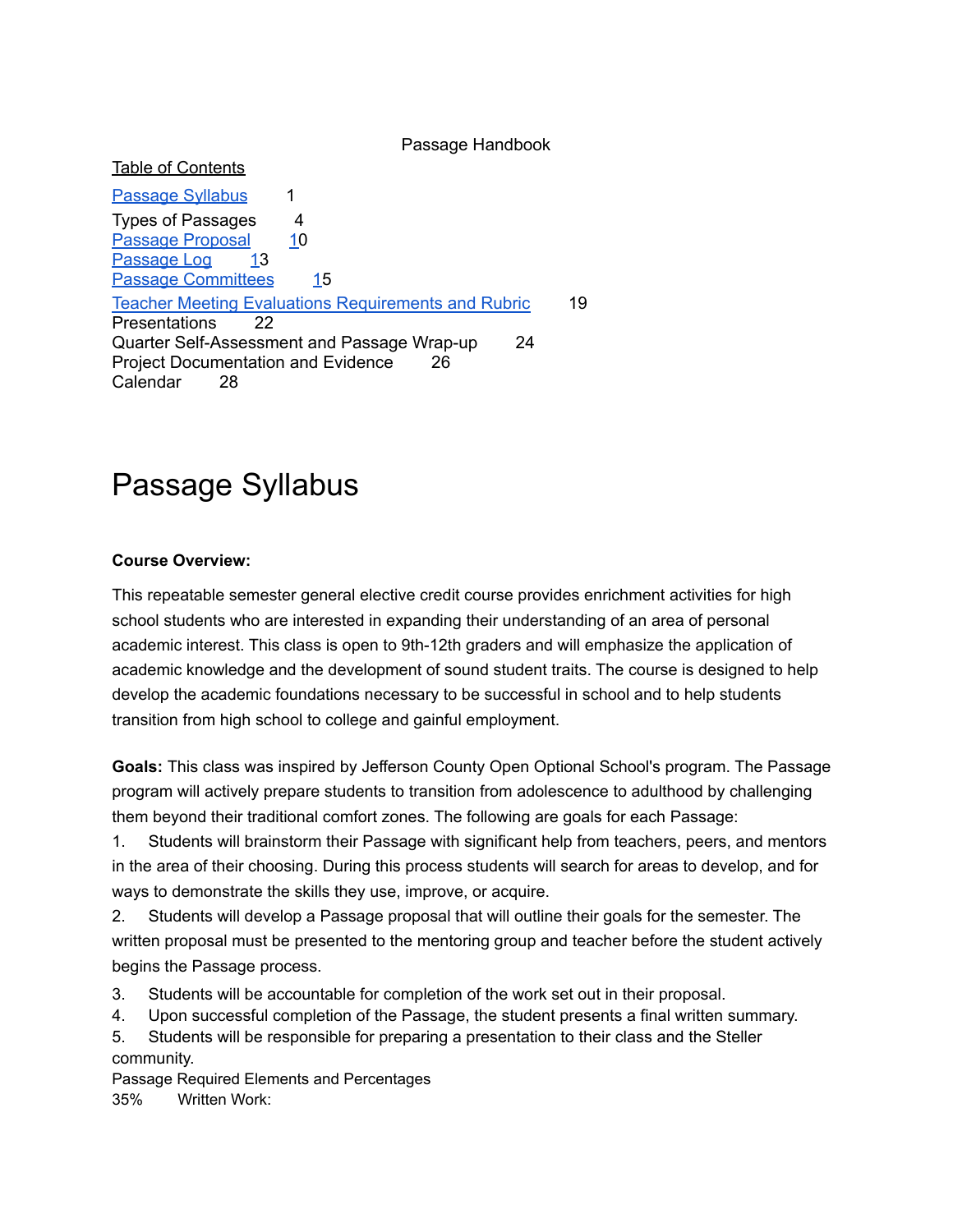|     |               | Passage Proposal                                                     |
|-----|---------------|----------------------------------------------------------------------|
|     |               | Quarter Assessment                                                   |
|     |               | Passage Wrap Up                                                      |
|     |               | Log                                                                  |
| 15% | Meetings      |                                                                      |
|     |               | Weekly or Biweekly Teacher Meetings (depending on plan with teacher) |
|     |               | Biweekly Committee Meetings (in Advisory)                            |
| 35% | Passage Work  |                                                                      |
|     |               | Project and Documentation of Evidence                                |
| 15% | Presentations |                                                                      |
|     |               | Advisory                                                             |
|     |               | <b>All Community Meeting</b>                                         |
|     |               | <b>Passages Timeline Overview</b>                                    |

## *Weeks 1 and 2*

Log hours (10 hours minimum)

- Beginning brainstorms and basic information sheets
- Create peer committee
- Rough and final draft of your proposal is due

### *Weeks 3 and 4*

Log hours (20 hours minimum) Continue gathering knowledge and implementing your proposal

## *Weeks 5 and 6*

Log Hours (30 hours minimum) Continue meeting with your peer committee and mentors to discuss progress

## *Weeks 7-10*

Log Hours (50 hours minimum)

- Complete your quarter self-evaluation
- Meet with teacher, peer committee, and mentors to discuss progress

### *Weeks 11 and 12*

Log Hours (60 hours minimum) Begin preparing for your presentation to the community

### *Weeks 13 and 14*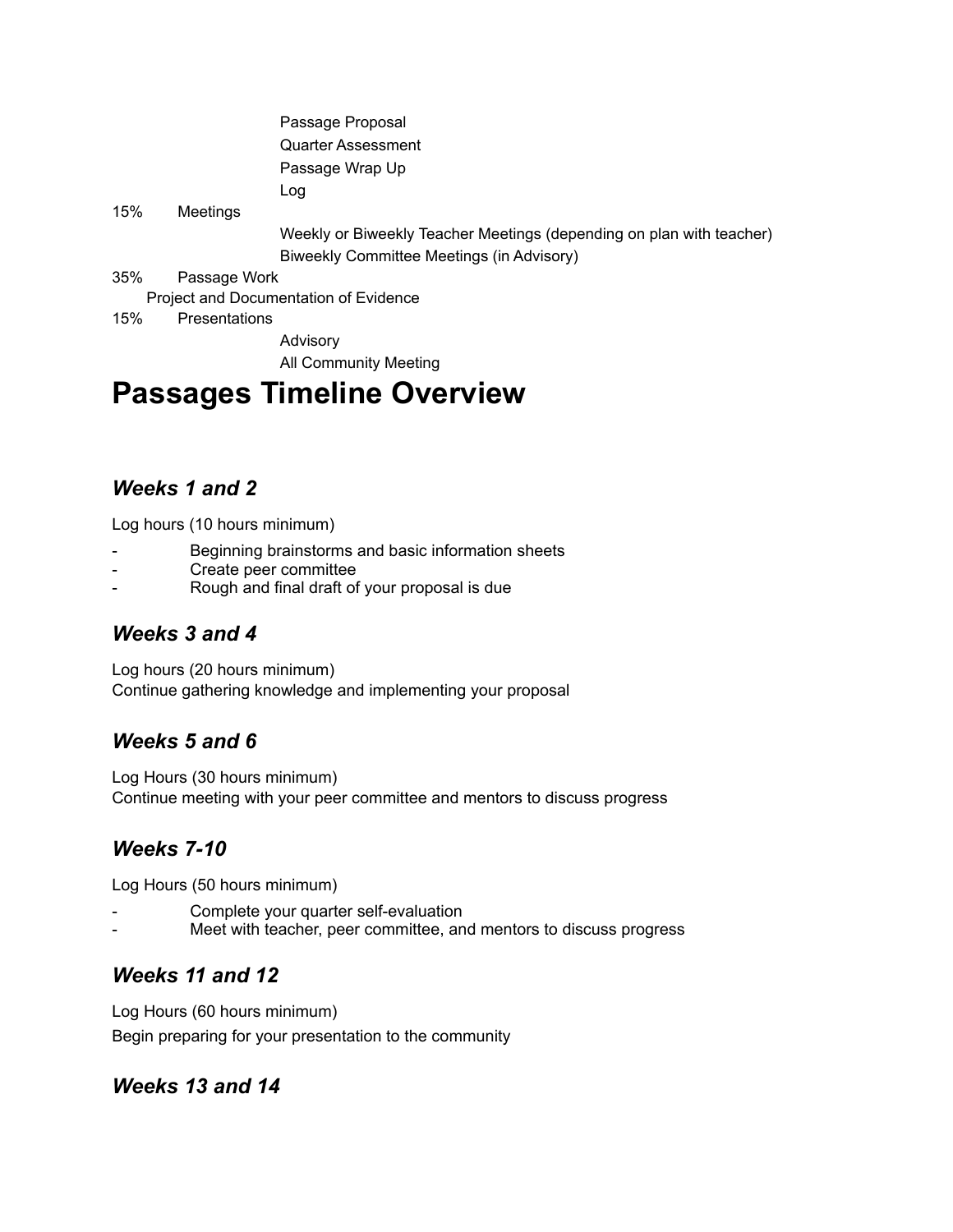Log Hours (total 75 hours minimum)

Complete your Passage by finishing your Passage write up as well as your final wrap-up.

### **REQUIRED ELEMENTS**

Passages is a process that takes students from starting with an idea of what they want to do, having them develop that idea into a plan; and then carrying out that plan to completion. Here are the required elements of a Passage for it could be considered complete:

> Passage Proposal Teacher Meetings Committee Meetings Passage Log Quarter Self-evaluation Advisory Presentation All Community Presentation Passage Work-Project, documentation, evidence Wrap-up 75 Hours of Work

Students need to complete all of these elements before Passage credit will be awarded. Types of Passages

## Adventure

The focus of the Adventure Passage is a personal quest. This Passage is like the mythical hero's journey. Leaving a familiar environment (physical, metaphysical, or emotional), he or she is tested through challenges, known and unknown, internal and external. In the end, transformed by success, the hero returns to the world ready for a new role.

### **Specific Proposal Information**

Identify your *quest*. State the quest in terms of a personal goal that involves challenge and risk. Tell why this is an appropriate quest for you.

Tell *how* will you reach your quest. Be specific.

Describe experiences that have prepared you for the challenges and risks you will face. Include the following areas:

**Courage** - the ability to reach a goal, or attempt a goal, in spite of fears. Identify the fears you have about this Passage and describe ways that you can confront and overcome them.

**Endurance** - the ability to withstand difficulty, with finesse. You must go beyond merely "surviving" to demonstrate strength and perseverance.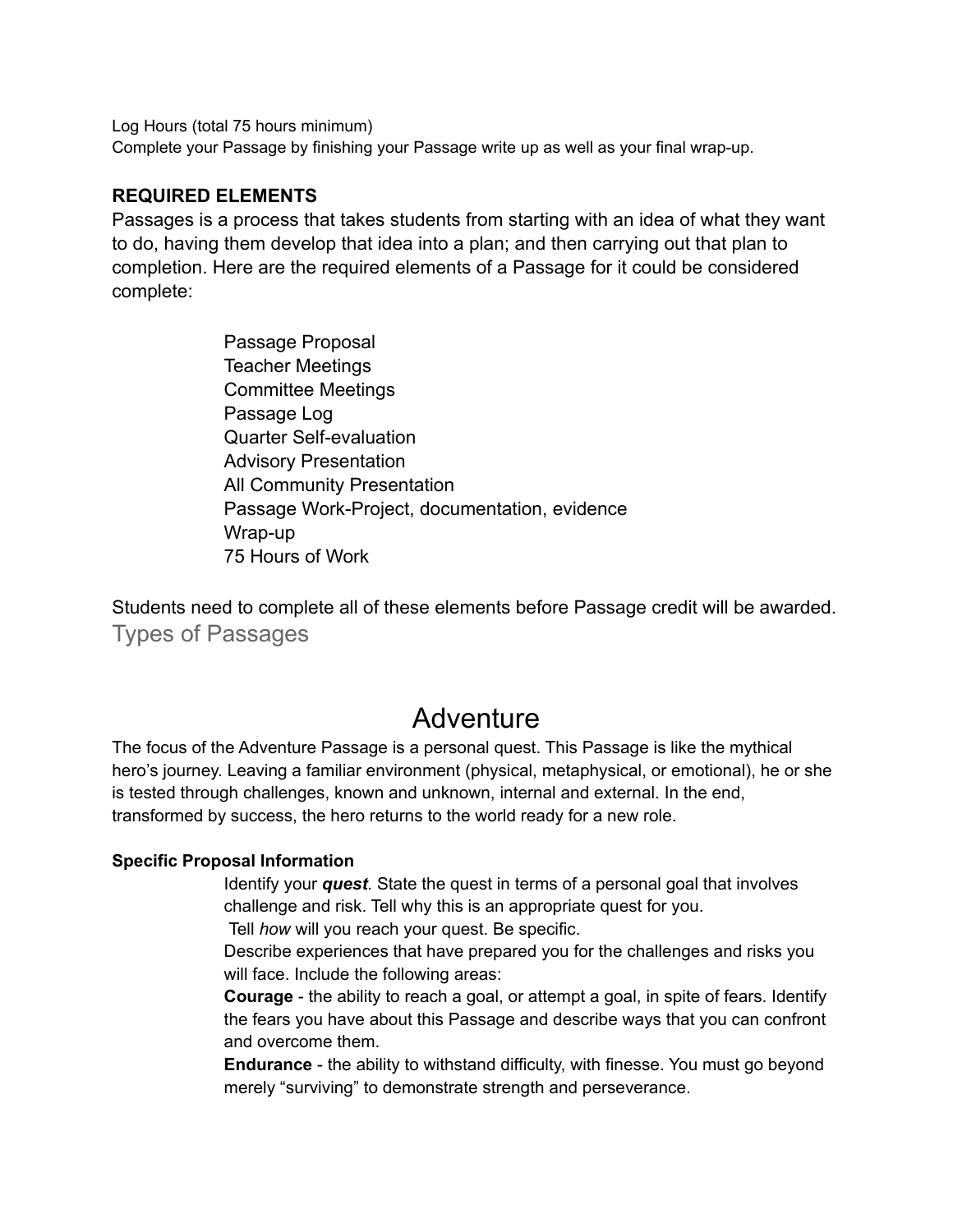**Intelligent decision-making/responsibility in action**- The ability to consider important factors such as safety, support systems, itinerary, emotional and physical self-preservation, and contingency plans to deal with the unexpected. **Self-reliance in an unfamiliar environment** - the ability to apply skills and knowledge to new situations. Show how you will apply learning from past experiences to your quest.

*HOW YOU WILL KNOW IF YOU HAVE REACHED YOUR QUEST?*

### **Requirements**

Develop a detailed plan which includes itinerary with check-in dates, budget, equipment list, emergency procedures, contact names, addresses and phone numbers, needed resources, and any other relevant information.

Keep a portfolio with a description of your readiness to begin with documentation of significant events, challenges, risk-taking, problem-solving, and decision-making during the Passage process. Show how you have changed and become more self-aware.

Include documentation generated from other sources, such as copies of letters sent and received, diagrams, maps, drawings, photographs, summaries of books and readings, along with feedback from those who have supported you on your quest.

Describe your newfound vision resulting from your quest.

Complete research notes with a bibliography.

Completed a Passage log as per the provided rubric.

Present all of your findings to the community.

## **Career Exploration**

In this Passage you will explore a career related to your interests, passions, talents, and experiences. You may choose a vocation that would allow you to carry out your mission in life "create the world that ought to be." Essential parts of this Passage are interviews,

hands-on-experience in the chosen career, a résumé, an investigation into the training or education necessary to enter this field, and an exploration of related fields.

### **Specific Proposal Information**

Explain what field you will be studying in and why.

Have a consultant that you have talked to and has agreed to work with you. Include a tentative schedule for checking in with your consultant.

Explain what you have already done to prepare for this exploration. Describe classes, trips, experiences, community service, internships, apprenticeships, or jobs. Show how these activities motivated or inspired you to investigate this career field even if they involved different areas.

Describe methods you will use to complete this Passage. Possibilities include interviews, job shadowing, apprenticeships, internships, or on the job training. Set up a timeline with dates for completing specific tasks.

#### **Requirements**

**Interviews:** Interview people who are working in your field. List people to interview and tell why you selected each one. Prepare a questionnaire to use in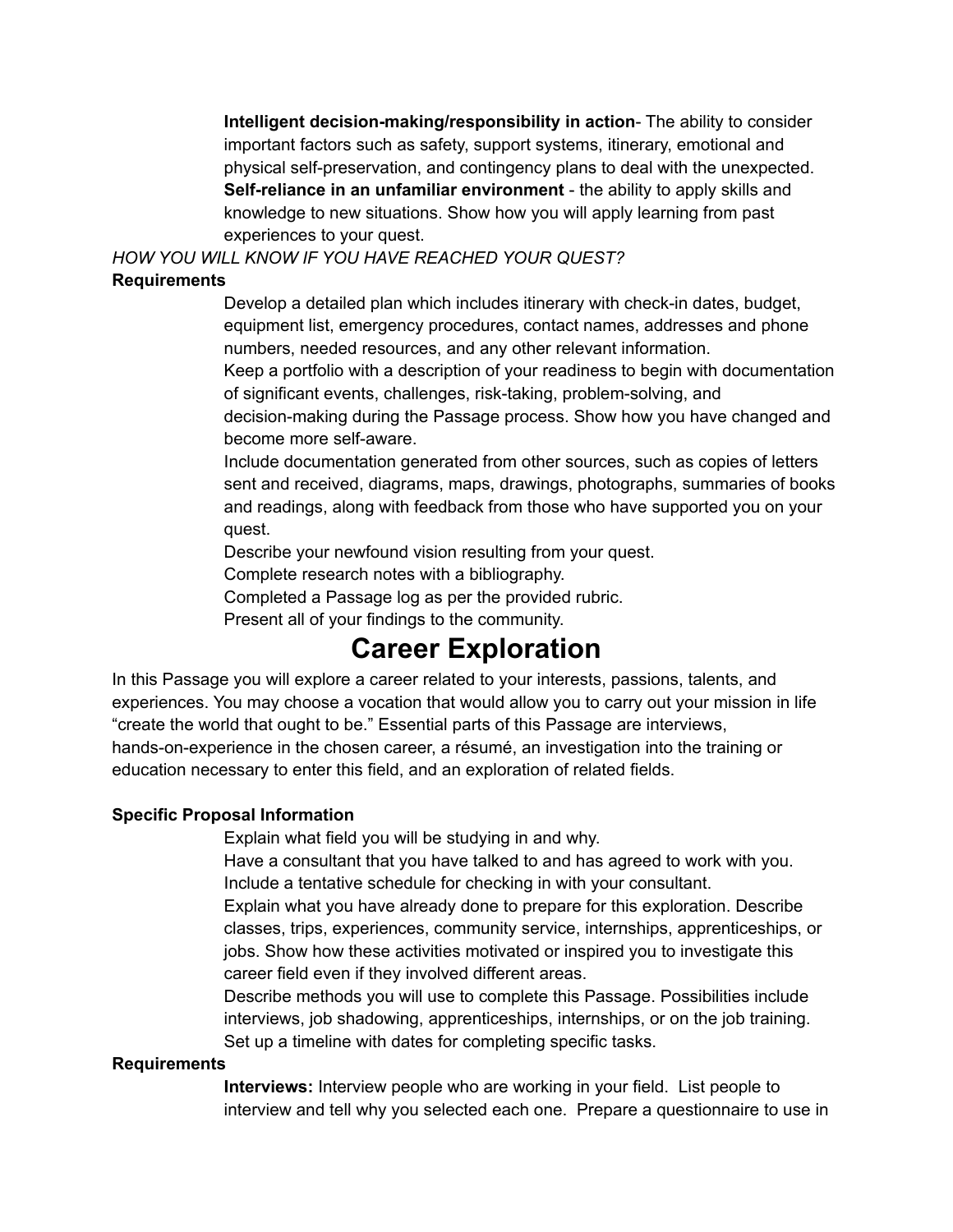interviewing people to get information about the necessary skills, attitudes and personal characteristics for this career. You may also want to find out what preparation is needed and what the rewards and challenges are. Keep a record of the interviews and complete an interview wrap-up, where you reflect on what you learned about the field based on those that are making a living in it. **Internship/Fieldwork:** Part of your time should be spent in the field through shadowing, internships, apprenticeships, and/job training. A log of hours and experiences should be kept.

**Research:** Explain what education or training might be involved in order to prepare for this career, including specific schools or places that you might investigate.

**Résumé:** Create a résumé that reflects what you learned and accomplished in this Passage.

Complete research notes with a bibliography.

Complete a Passage log as per the provided rubric.

Present all of your findings to the community.

## **Community Involvement**

This Passage gives you the opportunity to help create the world that ought to be. This is your chance to see that education truly does exist outside the walls of the school. The process of completing this Passage will help broaden your worldview. One person really *can* make a difference! You are to choose an issue about which you are passionate: one that affects your life and that you believe you can affect. Try to find a topic that you have been exposed to in the past, through classes, trips, or personal life experiences.

### **Specific Proposal Requirements**

Identify the topic you are going to study and work to improve. Explain why you chose that topic.

Describe your plan for carrying out research, action, and education.

If you are planning to take action outside of school, discuss when you plan on volunteering, where, and how you will get there.

#### **Requirements:**

The Research: Students document research relevant to their community volunteer service. This could be an annotated bibliography or some other method of documentation.

Community Service/Action: Get involved in a community service project, apprenticeship, or other action, which you believe will make a difference. Documentation is necessary.

The Education of Others: Educating others could include a presentation, organizing a teach in, teaching a class, creating a website, initiating a letter writing campaign, or finding some way to raise the awareness of the issue. Demonstration of the Passage should be in the form of a portfolio that reflects the three major components of this Passage: the research, community service, and the education of others. Complete a Passage log as per the provided rubric.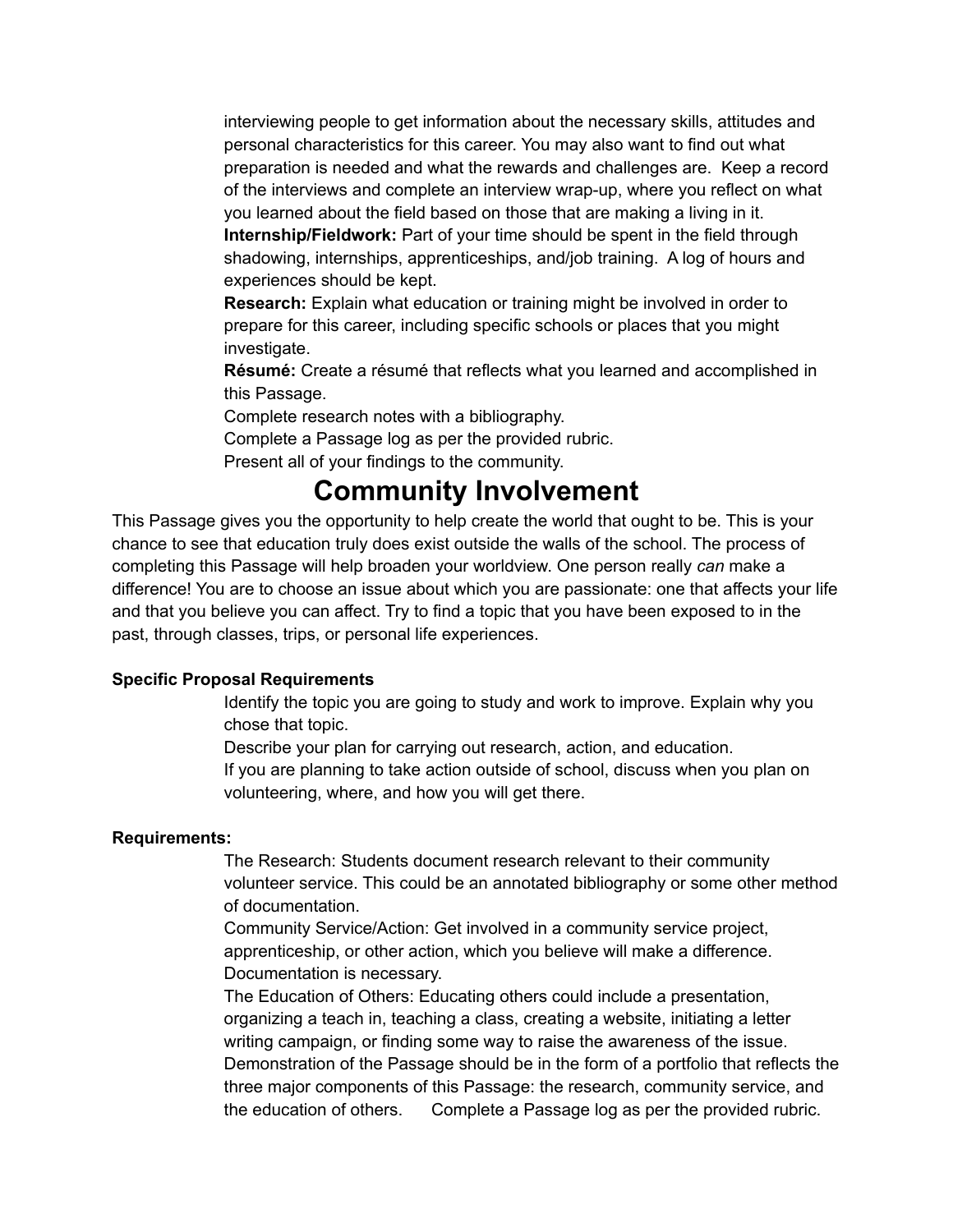Present all of your findings to the community.

## **Creativity**

In the Creativity Passage you will explore a concept, develop a design, and carry out a process to make a unique personal final product. The intent of this Passage is to help you understand the creative process, yours and others'. The ability to create is not "mystical" or a natural gift possessed only by a few. It is a process of generating ideas, planning, solving problems, and making changes and understanding WHY you made them. Creativity is not limited to the arts!

An essential component of this Passage is to *extend skills and interests to a level of excellence in an area in which you have previous experience and expertise.* Experience and expertise may have been acquired in a variety of ways, including classes, independent studies, or apprenticeships.

### **Specific Proposal Requirements**

Describe the background research that you will need to do. Include topics that you plan on researching, outside materials, locations, and mentors you will need to visit with or contact.

List of materials and equipment with possible sources and an estimated budget.

### **Requirements**

Keep a record of the creative process in the form of a journal, portfolio, photos, slides, film, videotape, drawings, notes, audiotapes, or other forms of documentation. Use documentation to get in touch with the mental processes involved in creating, such as brainstorming, deciding, planning, and changing directions.

Research and take notes on styles, examples of what you are studying, artists, etc. Explore creative examples that have used similar topics and mediums. Present a completed project or a product in finished form along with process

documentation and summary for final wrap-up with committee.

Consider a show or performance to a larger audience.

Complete research notes with a bibliography.

Complete a Passage log as per the provided rubric.

Present all of your findings to the community.

## **Logical Inquiry**

A Logical Inquiry Passage is a mental challenge, following a process to discover an answer to a question or problem that has personal meaning and relevance to you. This Passage is about thinking and rethinking a problem, introducing a variable, and measuring the effects of that variable. The process demands the use of reasoning, problem-solving, research, investigation, data collection, analysis, synthesis, conclusions, and self-critique.

### **Specific Proposal Requirements**

Identify what topic or problem you will be studying and why you have chosen it.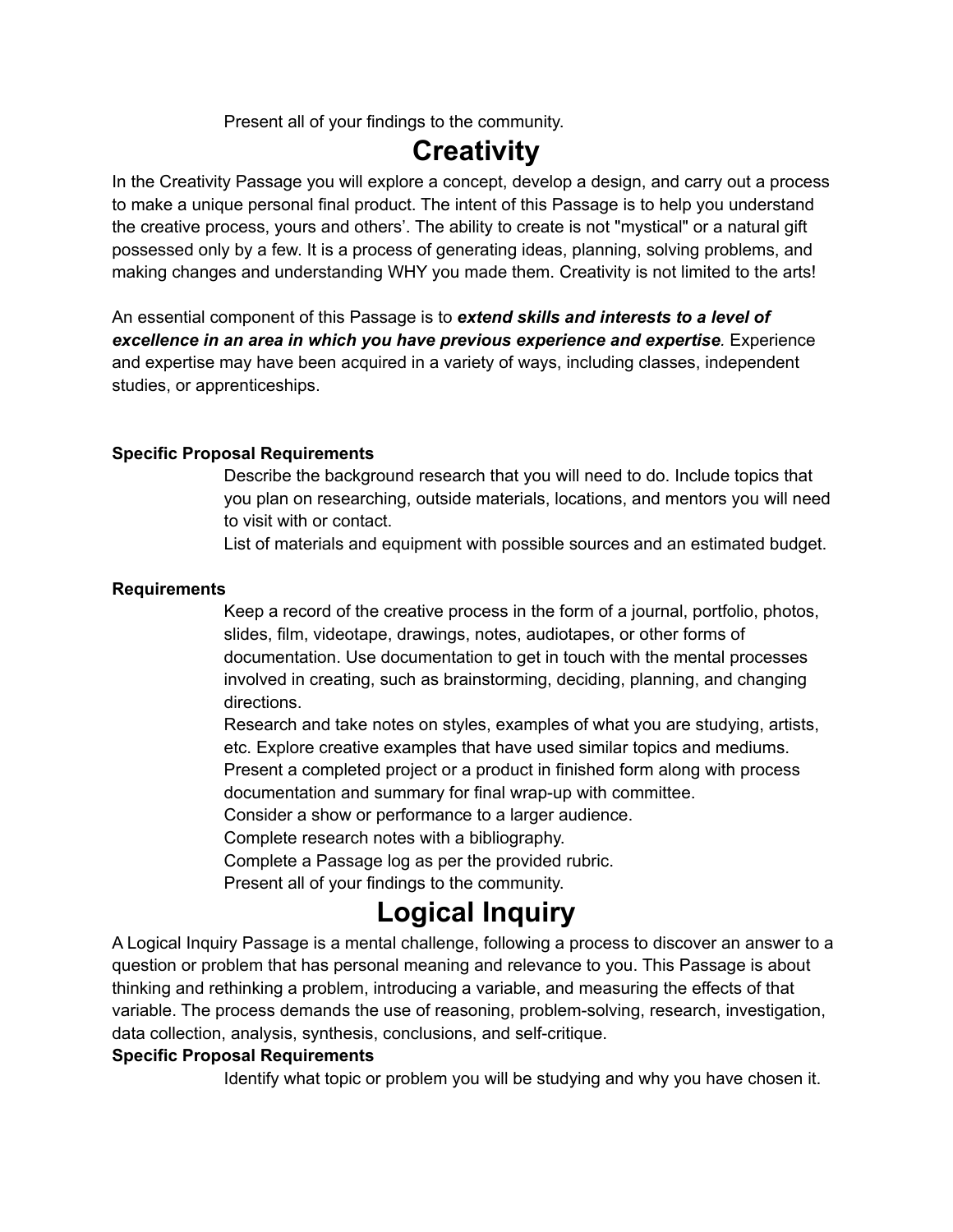Discuss different experimental methods you might use to carry out your project. See #3 below.

#### **Requirements:**

Identify a topic or problem to study and research using the appropriate application of the scientific method.

Conduct a review of the literature related to your inquiry to help solidify your understanding of the topic and identify an appropriate course of study. This is a critical step and will help eliminate obstacles.

Identify the best approaches to studying your topic or problem and complete your investigation using at least one of the methods below.

**Research through scientific literature:** Review and evaluate scientific literature on a chosen topic. Show your findings in a research paper. **Explore the effects of science on society:** Research and show how a particular aspect of science affects society and people's lives. Show your findings in a paper.

**Integrate or apply science:** Explain how something works or why something happens by integrating scientific concepts or principles from two or more fields of science. You may also create a working model and show your findings in a paper.

**Conduct experimental research based on a hypothesis:** Carry out a study or experiment using a hypothesis, control, variables and experimental design. The type and scope of analysis will depend on the data collected. Show your findings in a paper.

**Conduct naturalistic research based on case studies:** Select a field of study. Observe and record observations over time, then draw conclusions. Report findings in a paper.

Complete research notes with a bibliography.

Complete a Passage log as per the provided rubric.++++++-\* Present all of your findings to the community.

## **Practical Skills**

Generally speaking, in a Practical Skills Passage you do something for yourself that ordinarily someone else has done for you, such as baking bread or building a 747. Often this involves a manual skill and will yield some product besides a journal or written description of what you have done. If you are a "hands-on" person, you may want to do this Passage first. However, you should not limit your thinking to manual skills exclusively. For example, students have completed this Passage through such activities as learning a second language, living on their own, and improving communication skills.

### **Specific Proposal Information**

Identify and list the practical skills you will master and demonstrate through this Passage.

Indicate your current skill level and how you have depended on others in the past.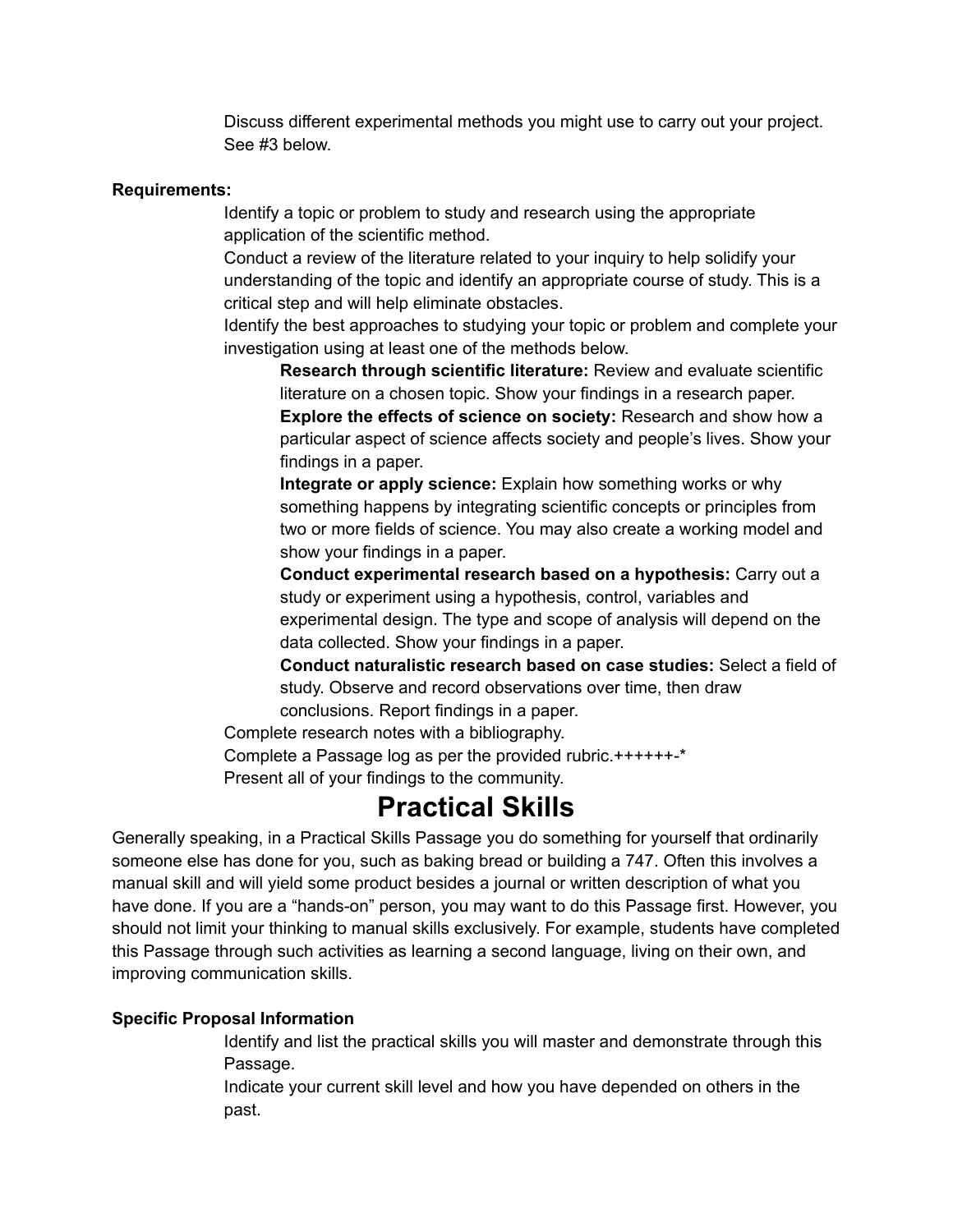Identify the RISKS you will be taking and tell how you will deal with them. Include a proposed budget and a list of materials.

Indicate what kind of documentation you will use. It is essential that your documentation be detailed, clear, and specific.

### **Requirements**

Documentation of your growth and work on this practical skill. This could include a journal, log, examples, reflections, and more. Possibilities include photographs, journals, videos, portfolios, or letters of reference. The best documentation is actual performance of the skills.

Research in the area. This could include reading how-to manuals, research background knowledge related to the skills, looking at examples of finished products, and more.

If applicable, enlist the help of an expert in this field and seek opportunities to take classes from them or work with them. For example, if you are learning to cook, sign up for a cooking class outside of school. Complete research notes with a bibliography.

Complete a Passage log as per the provided rubric.

Present all of your findings to the community.

## Passage Proposal

Develop an idea for your Passage, and brainstorm within your group to solidify this idea. Consider your readiness to approach your Passage in terms of past experiences, skills, motivation, resources, and personal strengths when you begin your brainstorming sessions.

Meeting with your advisor and committee to talk about your idea. Take notes on all responses and suggestions as you are developing your idea.

Write a ROUGH DRAFT using the guidelines below along with the specific Passage guidelines for the Passage you choose. **Include the specific numbers/letters for each part in your proposal. HOW TO WRITE A PASSAGE PROPOSAL**

> Introduction: Describe your Passage in the opening section. You could use the newspaper format of who, what, when, where, why, and how. Try to make your statements as clear as possible; write them as if someone who knew nothing about Passages is reading your proposal.

Describe your preparation for this Passage. Include your strengths, past experiences, and training you plan to pursue prior to beginning. Describe the resources you have (personal strengths - motivation, knowledge, skills, abilities; people; books; materials; etc.) and the resources you will need and how you intend to obtain them. Who in the community can provide support? Tell why your Passage is a challenge to you and what risks (physical, financial, social, and intellectual) you expect to experience. Describe the methods you can attempt to circumvent these challenges.

Identify any possible peripheral, or secondary, learning that may occur. What are your goals for this Passage? What are you wanting to get out of this Passage?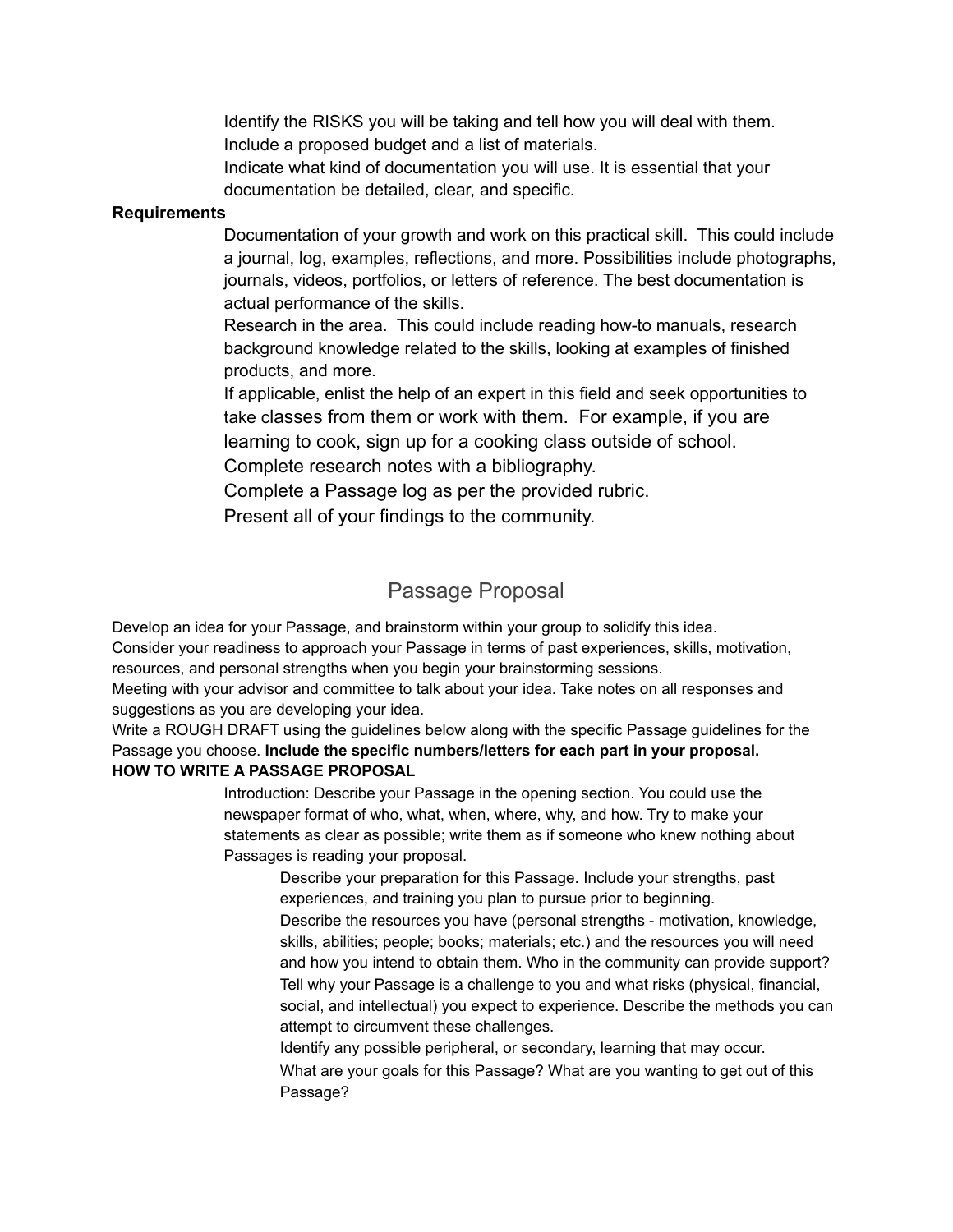Specific Plan: Describe your Passage plan with a list of steps, including interaction with a community member. Address any requirements for your specific Passage type, if they are not already covered above. See the Passage descriptions for more information. Documentation/Evidence: Choose and describe methods of documenting your Passage. How will you show changes in skills, attitudes, behaviors, and knowledge? This can include photos, videos, notes, annotated bibliography, copies of emails, interviews, charts, blog, maps, art, annotated recipes, or another form of documentation of your choosing. (Compile a list of ways to show progress.)

Presentations: How do you plan on sharing your Passage during the All Community Meeting at the end of the semester? How will you present your Passage to Advisory? Calendar: Create a calendar with checkpoints and attach it to your proposal. Schedule the rest of your steps including committee meetings, teacher meetings, log entries with evidence, mid-quarter self-evaluation, end of quarter self-evaluation, All Community Meeting date, and Advisory presentation date.

Give the rough draft of your proposal to your advisor, committee, parents, and anyone else involved with your Passage to ask for feedback. This process usually occurs more than once and will take time. Passage proposals will only be accepted as done when all elements receive a "3" or "4" on the rubric. After your Passage proposal has been finalized, you need to share it with your parent(s)/guardian, committee members, and another adult (potentially a mentor), and obtain their signatures. Make revisions and write a final draft of the proposal.

|                            | 4-Exceeds<br>Standard                                                                                                                                                                                                                     | 3-Proficient                                                                                                                                                                                                                       | 2-Limited                                                                                                                                                                                  | 1-Needs<br>Improvement                                                                                                                    |
|----------------------------|-------------------------------------------------------------------------------------------------------------------------------------------------------------------------------------------------------------------------------------------|------------------------------------------------------------------------------------------------------------------------------------------------------------------------------------------------------------------------------------|--------------------------------------------------------------------------------------------------------------------------------------------------------------------------------------------|-------------------------------------------------------------------------------------------------------------------------------------------|
| Introduction               | Thoroughly<br>introduces project<br>and includes<br>preparation,<br>resources,<br>challenges, and<br>peripheral learning<br>with specific details<br>and well thought out<br>answers.                                                     | Thoroughly<br>introduces project<br>and includes<br>preparation,<br>resources,<br>challenges, and<br>peripheral learning.                                                                                                          | Introduces project.<br>but missing at least<br>one aspect.                                                                                                                                 | Project is unclear<br>and/or multiple<br>elements missing.                                                                                |
| Specific Plan              | Specific tasks and<br>requirements are<br>listed in detail. All<br>elements of Passage<br>type are addressed.<br>Plan clearly<br>represents equivalent<br>of a semester's worth<br>of work and growth.<br>Idea given for<br>presentation. | Specific tasks and<br>requirements are<br>listed. All elements of<br>Passage type are<br>addressed. Plan<br>clearly represents the<br>equivalent of a<br>semester's worth of<br>work. Idea given for<br>how to present<br>Passage. | Some specific tasks<br>listed, but not all<br>elements are<br>addressed and/or<br>tasks seem to<br>represent less than<br>the semester<br>requirement. Vaque<br>idea of how to<br>present. | Limited list of tasks,<br>with many elements<br>missing. Not enough<br>content for a<br>semester. No idea<br>given for how to<br>present. |
| Documentation/<br>Evidence | Clear, detailed.<br>weekly plan given for<br>presenting evidence<br>and documentation of<br>Passage process and<br>learning using<br>multiple methods.                                                                                    | Clear, weekly plan<br>given for presenting<br>evidence and<br>documentation of<br>Passage process and<br>learning.                                                                                                                 | Limited plan given for<br>presenting evidence<br>and documentation of<br>Passage process and<br>learning.                                                                                  | Insufficient plan given<br>for presenting<br>evidence and<br>documentation of<br>Passage process and<br>learning.                         |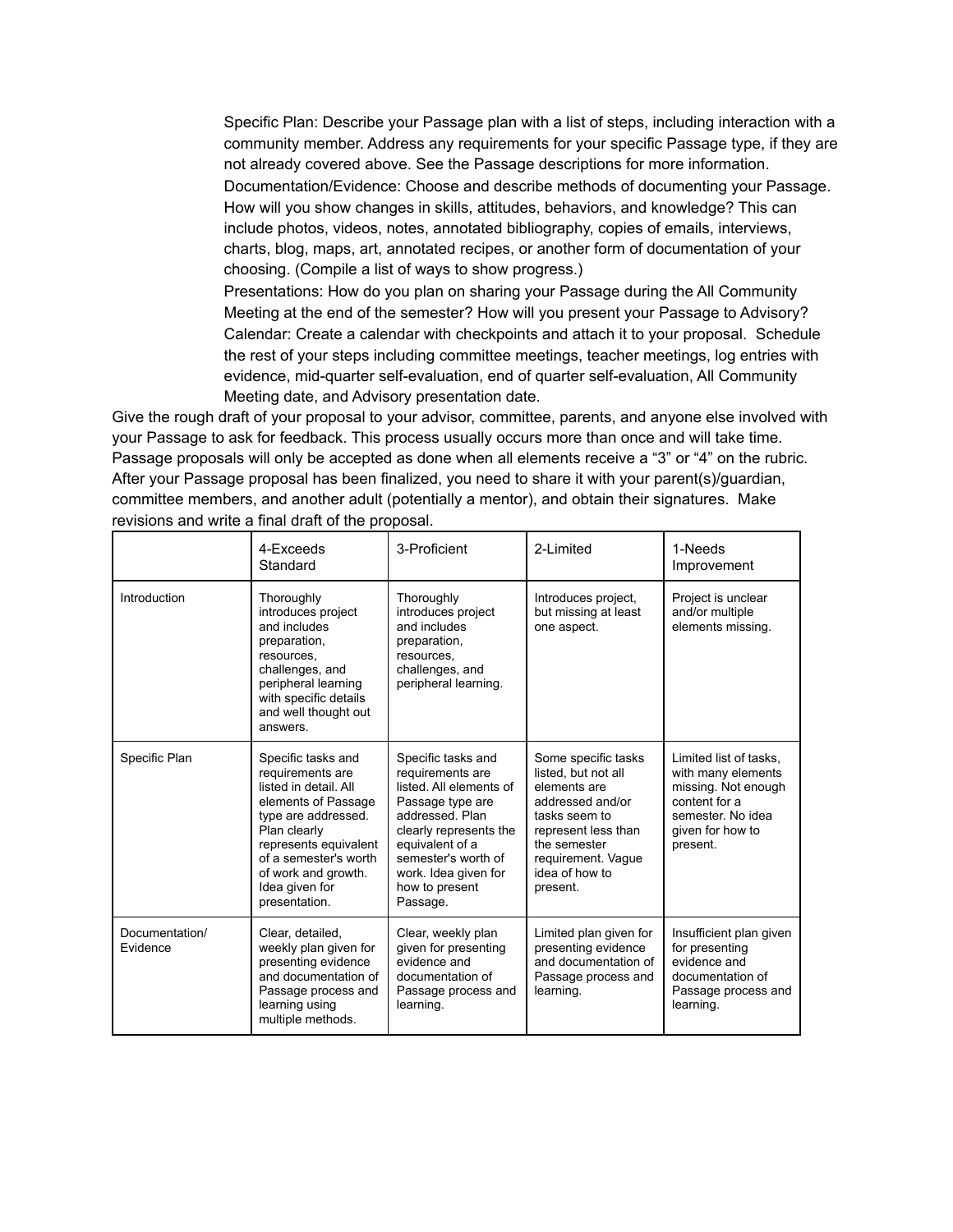| Goals    | Clear goals that<br>challenge the student<br>with measurable<br>outcomes.                                                                  | Clear goals with<br>measurable<br>outcomes.                                                                                  | Some goals listed.<br>Goals and outcomes<br>do not seem to to<br>challenge students.                              | Limited goals or<br>vaque outcomes.                                                                                                      |
|----------|--------------------------------------------------------------------------------------------------------------------------------------------|------------------------------------------------------------------------------------------------------------------------------|-------------------------------------------------------------------------------------------------------------------|------------------------------------------------------------------------------------------------------------------------------------------|
| Calendar | Calendar includes all<br>required components<br>with specific details<br>already scheduled.                                                | Calendar includes all<br>required components.                                                                                | Missing some<br>required components.                                                                              | Missing most<br>required<br>components.                                                                                                  |
| Overall  | Detailed, thorough<br>answers that are well<br>written, edited, and<br>proofread. Student<br>responded to<br>feedback and revised<br>plan. | Detailed, thorough<br>answers that are<br>edited, and<br>proofread. Student<br>responded to<br>feedback and revised<br>plan. | Writing lacks<br>organization, details,<br>and/or includes<br>grammatical errors.<br>Feedback was<br>disregarded. | Writing lacks<br>organization,<br>significant details<br>and/or includes<br>multiple grammatical<br>errors. Feedback was<br>disregarded. |

#### **Acknowledgment Form for Passages:**

Share your proposal with your family members, committee members, and if needed a mentor. Have them acknowledge below that they have read your proposals.

I have read through and approved this Passage Proposal. I feel that the proposal is written to the student's best ability and will propose a significant challenge to this student. Parents, your signature also shows your understanding of the Passage syllabus and requirements.

Passages is a process that takes students from starting with an idea of what they want to do, having them develop that idea into a plan; and then carrying out that plan to completion. Here are the required elements of a Passage for it could be considered complete:

> Passage Proposal Teacher Meetings Committee Meetings Passage Log Quarter Self-evaluation Advisory Presentation All Community Presentation Passage Work-Project, documentation, evidence Wrap-up 75 Hours of Work

Students need to complete all of these elements before Passage credit will be awarded.  $\_$  ,  $\_$  ,  $\_$  ,  $\_$  ,  $\_$  ,  $\_$  ,  $\_$  ,  $\_$  ,  $\_$  ,  $\_$  ,  $\_$  ,  $\_$  ,  $\_$  ,  $\_$  ,  $\_$  ,  $\_$  ,  $\_$  ,  $\_$  ,  $\_$  ,  $\_$ 

Acknowledgements: I have read through and approved this Passage Proposal. I feel that the proposal is written to the student's best ability and will propose a significant challenge to this student. Parents, your signature also shows your understanding of the Passage syllabus and requirements.

| Date:                     |
|---------------------------|
| Parent/Guardian:<br>Date: |
| Date:                     |
|                           |
| Date:                     |
|                           |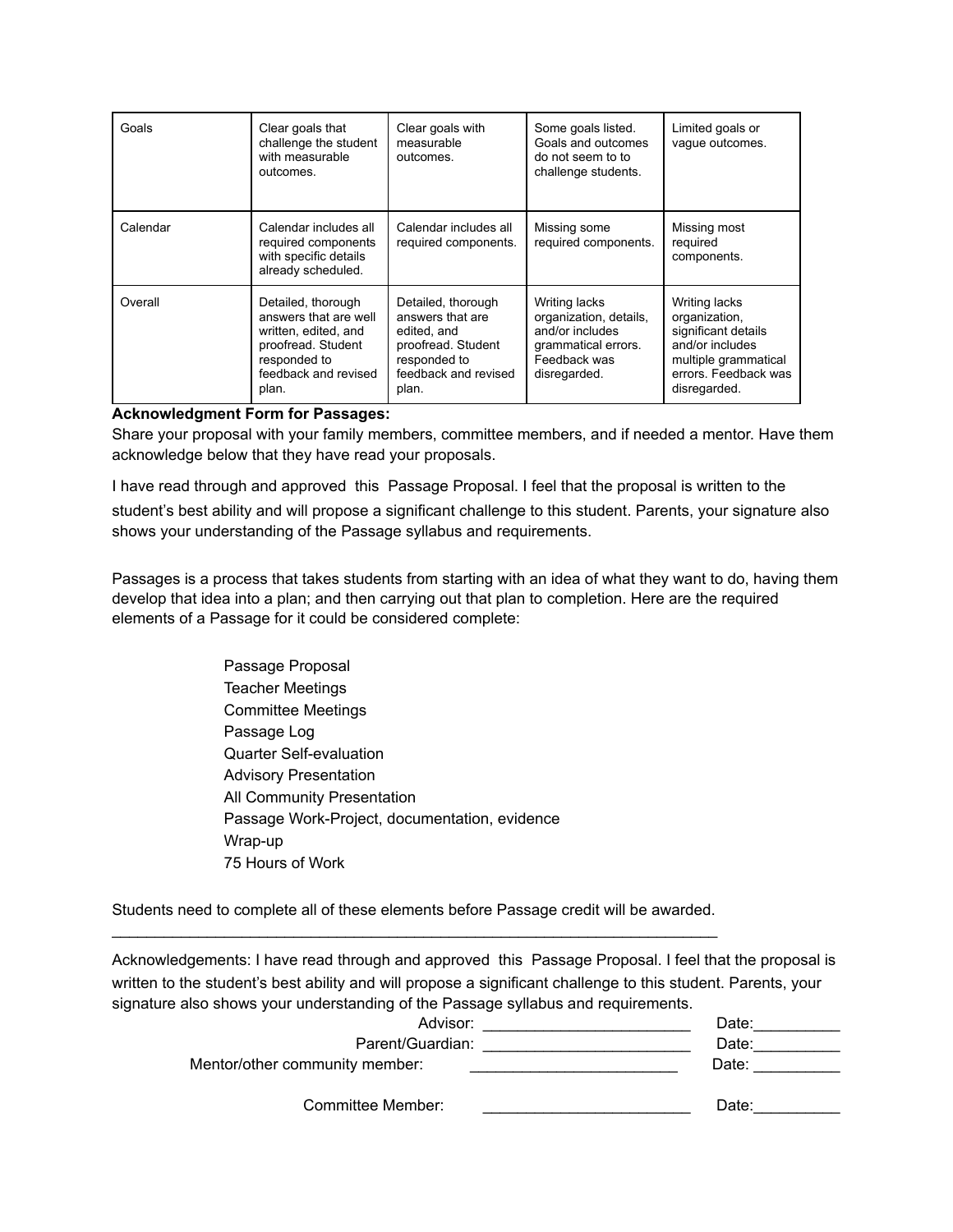Passage Log

The Passage log is essential for documenting the time and effort you put into your Passage, as well as a narrative for you to reflect upon after the project is complete. You need to add to your log **every time you work on your project!**

Your log will consist of five major parts (refer to the example entry below):

The date: Log every day you spend working on the project.

Hours: Record how much time you spend working and your total hours. Description: In a list format, describe the tasks that you complete within this section with more than a one word entry.

Narrative and reflection: Provide details for the tasks you accomplished in a short paragraph with complete sentences and proper grammar. Reflect on your progress; include without limiting yourself to the following: What decisions did you make today? Why did you make them? Were they the best options? What resources did you use to help you complete these tasks? What obstacles did you come across, and how did you resolve them? What did you learn today?

Evidence/documentation: How did you document your learning/activities during this time? Either include your evidence/documentation directly in your log or link or list to outside documentation.

The more detail and description you have in your log book, the more effective it will be during the reflective aspect of your project.

## **Sample Log:**

Date: 4/5/18 Time: 1 hour 45 mins Total: 38 hours 31 minutes Description:

Looking at feedback from presentation I did Got 5 weeks planned out for in-depth lesson plan Looking at resources from other teachers

Narrative: I did a presentation in my other class that is about programming, it was about Alan Turing and Turing machines. This being one of the topics in my class, after it I got feedback in the way of small notes. Thus, I took time to read through them (as well as to rewrite it all onto a text file) so that I can get a better idea on how to present it. After that I went through and started elaborating upon about 5 weeks, on what exactly I would be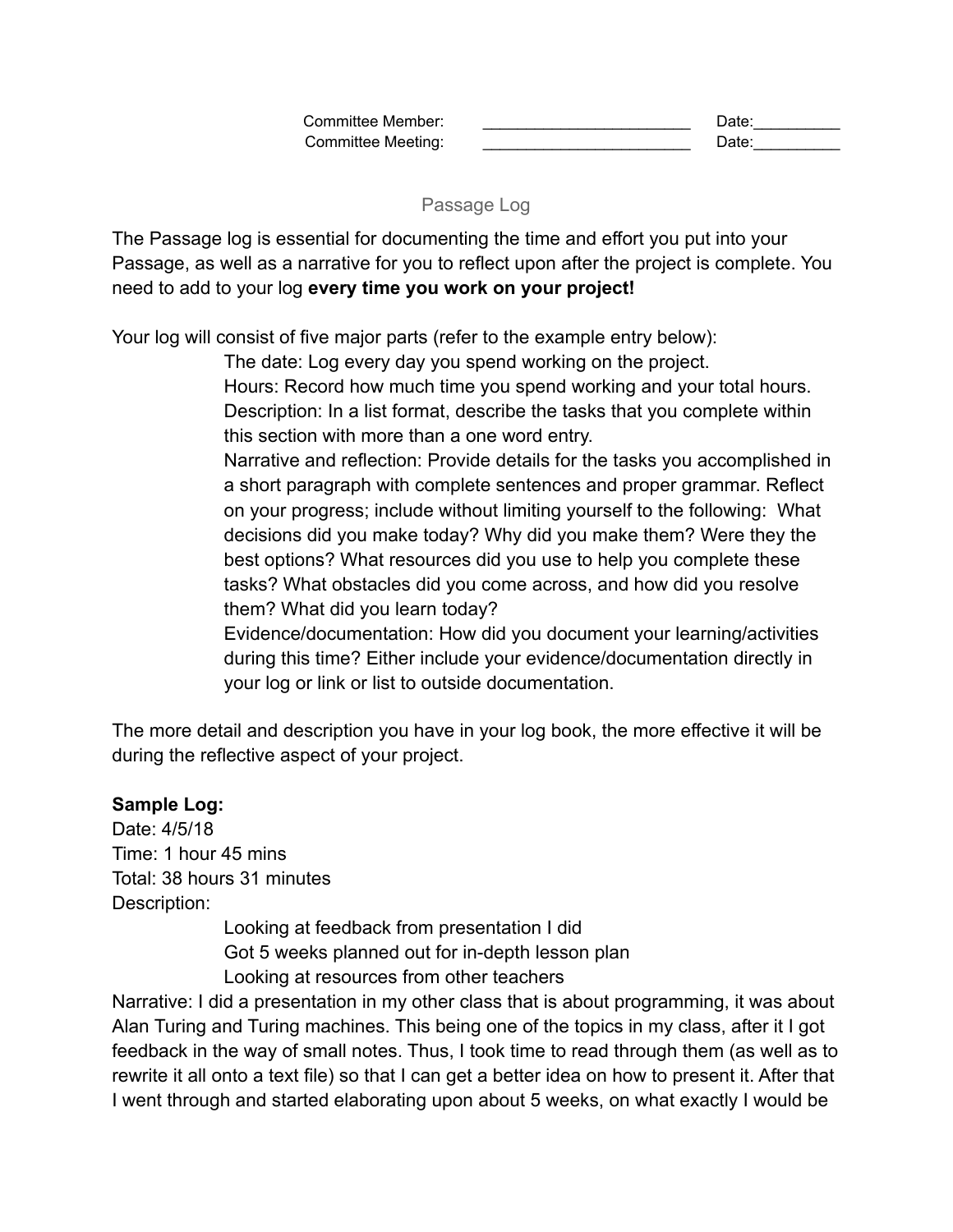doing, how the students would be graded for that day, ect. After of which, on recommendation of Leigh Anne, I started to look through resources I could use to *'steal'* from. I already found another nice website for people to use for running python programs / writing them (<http://www.skulpt.org/#>)! I'll make sure to dig through that website a bit more. Some lesson ideas: Guessing game (to teach maybe a while loop and to use conditionals, get input and data-types), Random (using randint somehow with maybe text based games?), import antigravity (for fun, it's just a fun little thing) Evidence: See work on class plan.

|  | Passage Log Rubric |  |  |
|--|--------------------|--|--|
|--|--------------------|--|--|

|                             | 4-Exceeds Standard                                                                                                                               | 3-Proficient                                                                                                                        | 2-Limited                                                                                            | 1-Needs<br>Improvement                                                  |
|-----------------------------|--------------------------------------------------------------------------------------------------------------------------------------------------|-------------------------------------------------------------------------------------------------------------------------------------|------------------------------------------------------------------------------------------------------|-------------------------------------------------------------------------|
| Date/Hours<br>Running Total | Date, hours, and<br>running total<br>recorded.                                                                                                   | Date, hours, and<br>running total<br>recorded.                                                                                      | Missing date,<br>hours, or<br>running total.                                                         | Missing date,<br>hours, and<br>running total.                           |
| Description/narrati<br>ve   | List of activities,<br>narrative with<br>reflection in short<br>paragraphs with<br>specific details.                                             | List of activities,<br>narrative with<br>reflection in short<br>paragraphs with<br>detail.                                          | Lacking list,<br>narrative, or<br>reflection.<br>Entries in<br>fragments<br>instead of<br>sentences. | Description<br>and narrative<br>are missing.                            |
| Evidence                    | Specific and detailed<br>evidence/documentati<br>on is linked to or<br>added into log.<br>Evidence reflects<br>claims of<br>learning/activities. | Specific<br>evidence/documentati<br>on is linked to or<br>added into log.<br>Evidence reflects<br>claims of<br>learning/activities. | Few examples<br>of evidence<br>showing<br>learning/activiti<br>es provided.                          | Little to no<br>evidence of<br>learning/activiti<br>es are<br>provided. |

### Passage Committees

### **Expectations:**

Passage committees are peer support groups which aid students in personal, social, and intellectual growth throughout the entire Passage process.

Expectations:

All Passage students must be a part of a committee. Each committee member will read, edit, and give feedback on all work done. This includes proposals, wrap-ups, evidence used to show progress throughout the Passage.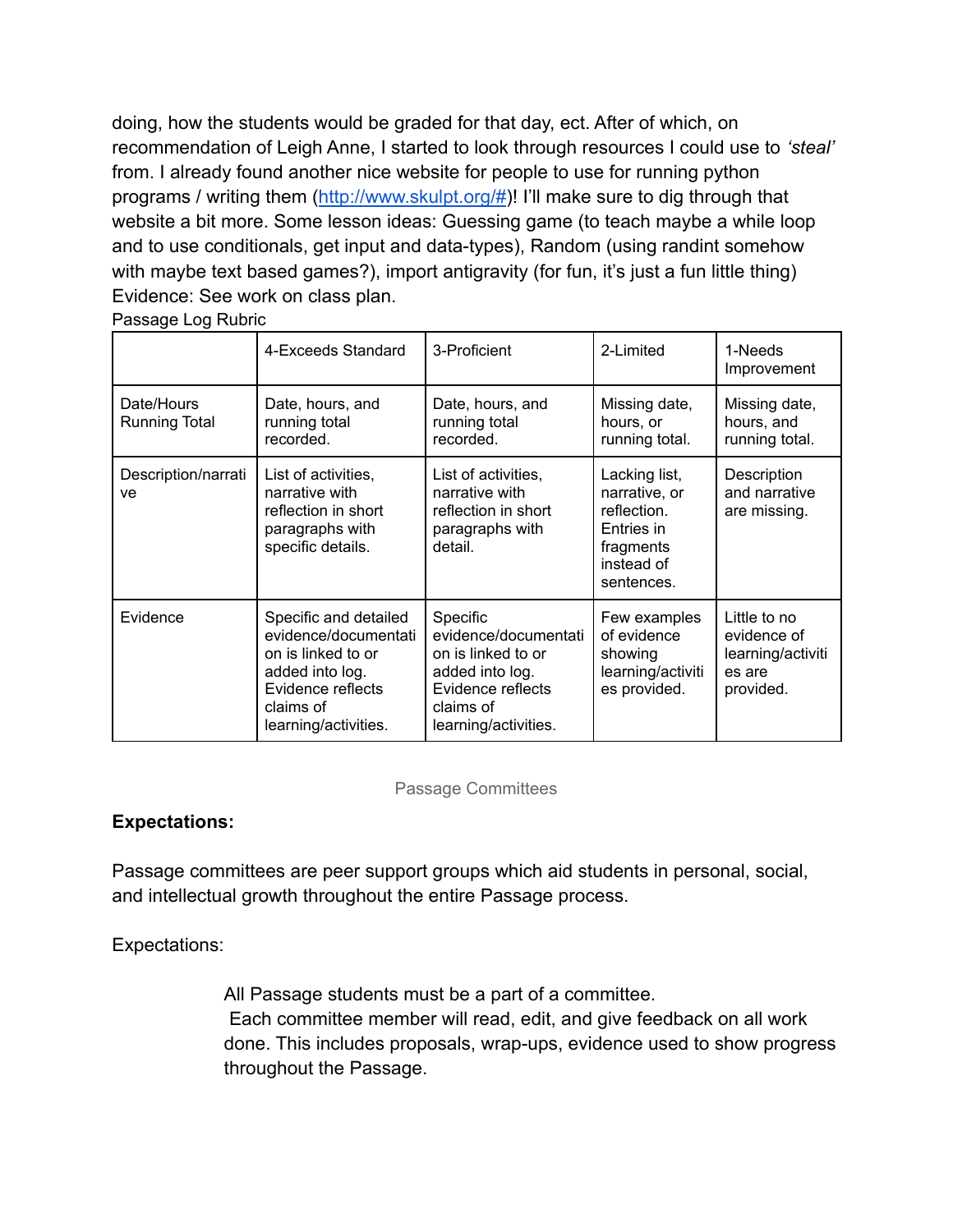Committee members actively participate by asking questions, giving thoughtful commentary, and helping each member of the committee implement their proposals.

The Committee will meet twice a month to share progress on their proposals.

Committees are to evaluate their effectiveness on a regular basis and hold one another accountable for their goals.

Passage Presentation Requirements:

Participate on scheduled dates.

Present with progress demonstrated and prepared in advance.

Incorporate feedback into future goals.

### **Passage Committee Rubric:**

| ric categories     | kceeds Standard                                                                                                         | roficient                                                                 | lmited                                                                                      | leeds<br><b>rovement</b>        |
|--------------------|-------------------------------------------------------------------------------------------------------------------------|---------------------------------------------------------------------------|---------------------------------------------------------------------------------------------|---------------------------------|
| ticipation         | vely participates<br>haring progress,<br>ning, coming up<br>ideas, asking<br>stions, and<br>viding thoughtful<br>bback. | ticipates by<br>ring progress,<br>ing questions,<br>giving some<br>lback. | er fails to<br>lvide an<br>late on<br>gress or does<br>linteract with<br>rest of the<br>μp. | bsent or refuses<br>articipate. |
| gress              | gress exceeds<br>Is and is<br>ported with<br>cific details and<br>llence.                                               | gress meets<br>Is and is<br>ported with<br>cific details<br>evidence.     | hls<br>þmplete, but<br>he progress<br>IJе.                                                  | le to no<br>gress.              |
| ponse to<br>dback. | wers questions and<br>ws a willingness to<br>n to other ideas and<br>them into<br>sideration.                           | wers questions<br>listens to<br>back.                                     | <b>luctant</b> to<br>ept feedback<br>ignores<br>hments and<br>stions.                       | bres feedback                   |

## Committee Meeting Notes

In the space below record each member's (as well as your own!) accomplishments from the previous week and goals for the coming week. Be sure to bring this sheet to your weekly teacher meeting.

Your Name:

Were the last meeting's goals met? 1-12 Please Explain: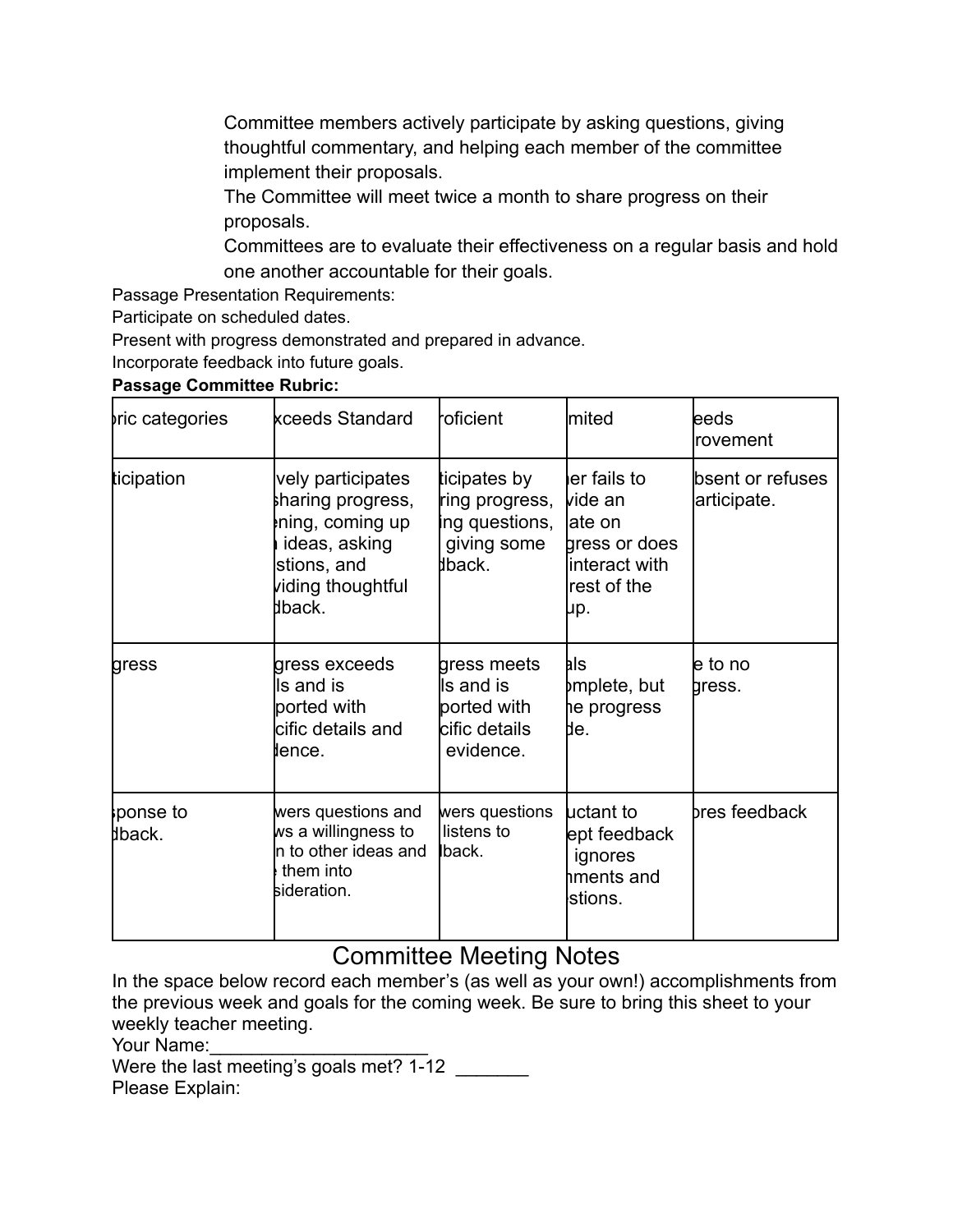What will you accomplish in the next two weeks? What feedback and ideas did people give you that you want to remember? Committee Member Name: Were the last meeting's goals met? 1-12 Explain: What will they accomplish in the next two weeks? Committee Member Name: Were the last meeting's goals met? 1-12 Explain: What will they accomplish in the next two weeks? Committee Member Name: Were the last meeting's goals met? 1-12 Explain: What will they accomplish in the next two weeks?

*Teacher Meeting Evaluations Requirements and Rubric*

Teacher Meetings should happen every week or every other week, depending on what is set up with the Advisor and student..

Students should be evaluated on four components:

Evidence-Research Log

**Hours** 

Self-evaluation/reflection of progress-Can be part of the log or a separate document.

|                            | 4-Exceeds<br>Standard                                                                                                                                             | 3-Proficient                                                                                                                                          | 2-Limited                                                                                                                                          | 1-Needs<br>Improvement                           |
|----------------------------|-------------------------------------------------------------------------------------------------------------------------------------------------------------------|-------------------------------------------------------------------------------------------------------------------------------------------------------|----------------------------------------------------------------------------------------------------------------------------------------------------|--------------------------------------------------|
| Evidence/Documentatio<br>n | Strong<br>evidence of<br>learning and<br>activities for<br>the past week.                                                                                         | Evidence of<br>activities for<br>the past week.                                                                                                       | Limited<br>evidence of<br>activities for<br>the past week.                                                                                         | Lacking evidence<br>for the past week.           |
| Log                        | Provides a<br>detailed<br>description of<br>activities<br>completed<br>with a<br>reflective<br>component.<br>Specific<br>evidence is<br>included or<br>mentioned. | Provides a<br>description of<br>activities<br>completed<br>with a<br>reflective<br>component.<br>Specific<br>evidence is<br>included or<br>mentioned. | Provides a list<br>of activities<br>completed, but<br>lacks details<br>or reflection.<br>Some specific<br>evidence is<br>included or<br>mentioned. | Lack of details,<br>reflection, and<br>evidence. |
| <b>Hours</b>               | Student is<br>track with<br>hours based<br>on their plan                                                                                                          | Student is<br>track with<br>hours based<br>on their plan                                                                                              | Student is<br>slightly behind<br>on hours<br>based on plan.                                                                                        | Student is behind<br>on hours based<br>on plan.  |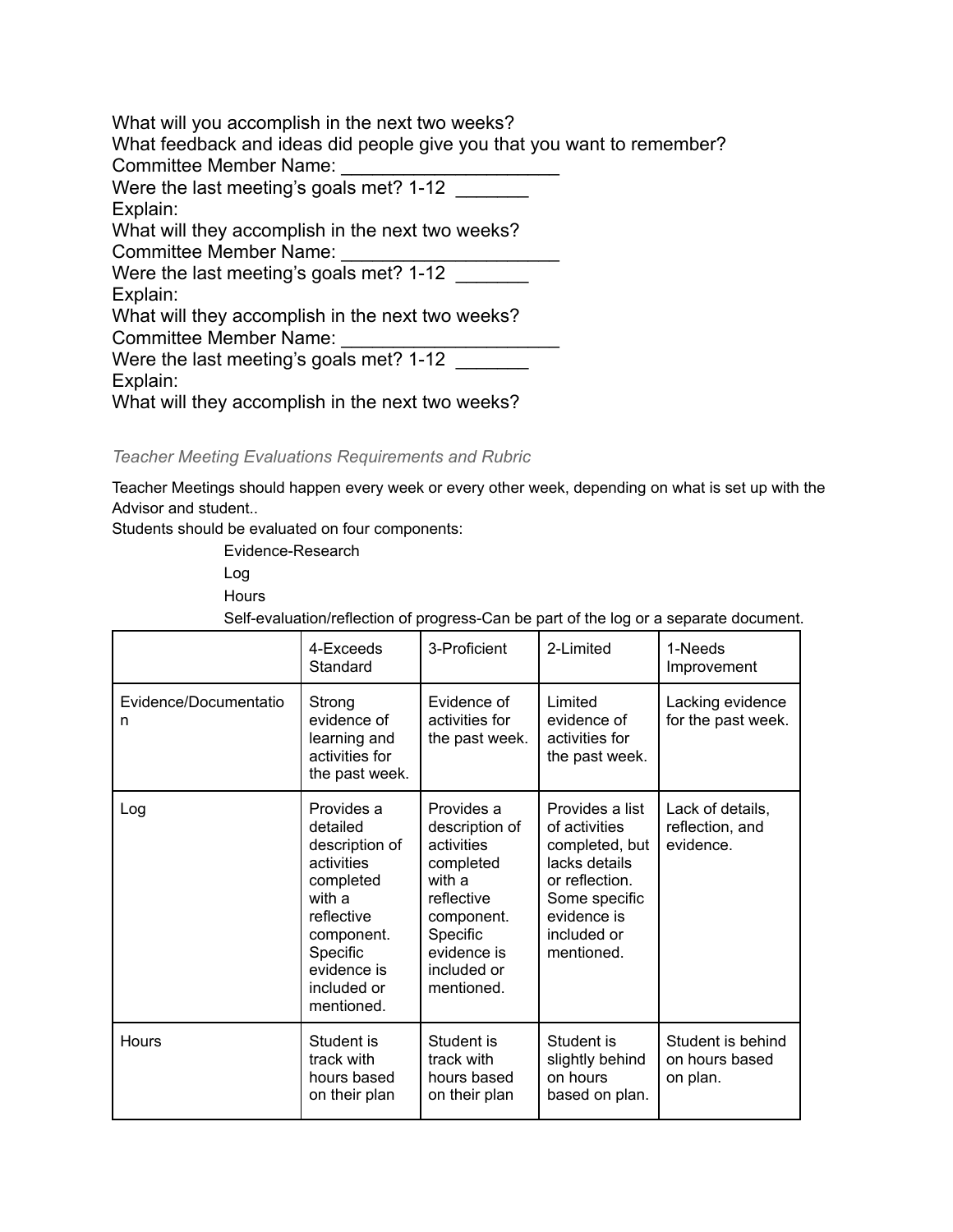| Self-evaluation and<br>reflection | Self-evaluatio<br>n and<br>reflection is<br>written in the<br>log or on a<br>separate<br>sheet and the<br>student is<br>prepared to<br>talk about<br>what they<br>have<br>accomplished,<br>what their<br>goals for the<br>next week(s)<br>are, and<br>reflects on | Student<br>comes<br>prepared to<br>talk about<br>what they<br>have<br>accomplished,<br>what their<br>goals for the<br>next week(s)<br>are, and<br>reflects on<br>their progress. | The student is<br>able to talk<br>about what<br>they have<br>accomplished,<br>what their<br>goals for the<br>next week(s)<br>are, and<br>reflects on<br>their progress,<br>but did not<br>think about<br>these things in<br>advance. | The student<br>demonstrates a<br>lack of<br>preparation for<br>the meeting and<br>is unwilling to talk<br>about<br>accomplishments,<br>progress, and<br>goals. |
|-----------------------------------|-------------------------------------------------------------------------------------------------------------------------------------------------------------------------------------------------------------------------------------------------------------------|----------------------------------------------------------------------------------------------------------------------------------------------------------------------------------|--------------------------------------------------------------------------------------------------------------------------------------------------------------------------------------------------------------------------------------|----------------------------------------------------------------------------------------------------------------------------------------------------------------|
|                                   | their progress.                                                                                                                                                                                                                                                   |                                                                                                                                                                                  |                                                                                                                                                                                                                                      |                                                                                                                                                                |

Sample Weekly Reflection

Weekly Reflection: Use the self-direction learning rubric to score yourself (1-4) in each category and explain why you gave yourself these scores. Also include a brief description of what you accomplished, any challenges you encountered, and your goals for the next week(s). Be sure to reflect on your progress and refer to specific evidence and documents that support your progress.

| Week #                | Self-evaluation and reflection                                                                     |  |  |  |  |
|-----------------------|----------------------------------------------------------------------------------------------------|--|--|--|--|
| #1<br>Date:<br>Score: | Assumes responsibility: ________ Follow-through _______ Self-Evaluation: ______ Utilizes Feedback: |  |  |  |  |
| #2<br>Date:<br>Score: | Assumes responsibility: ________ Follow-through _______ Self-Evaluation: _____ Utilizes Feedback:  |  |  |  |  |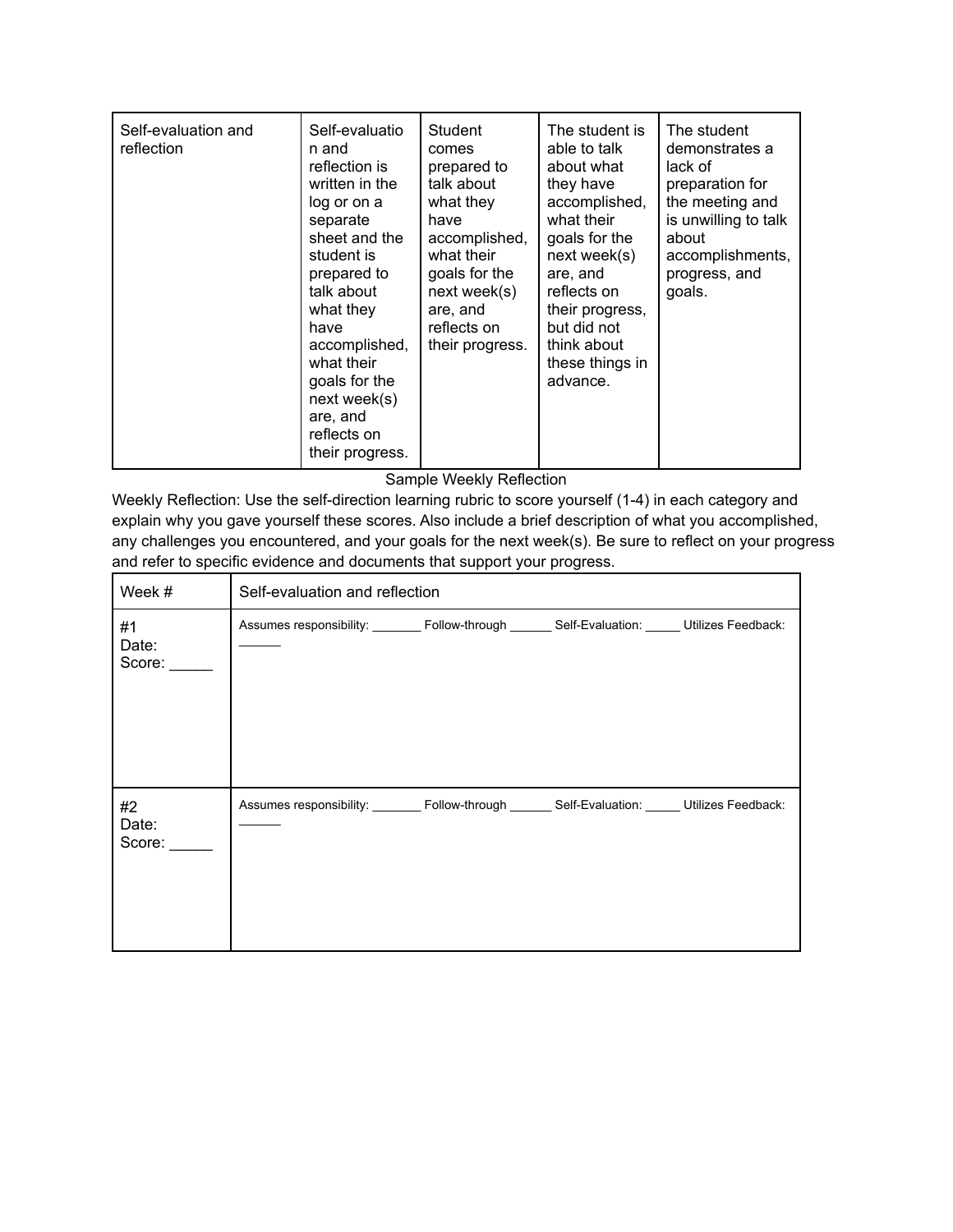| #3<br>Date:<br>Score: | Assumes responsibility: _______ Follow-through ______ Self-Evaluation: _____ Utilizes Feedback: |  |  |
|-----------------------|-------------------------------------------------------------------------------------------------|--|--|
| #4<br>Date:<br>Score: | Assumes responsibility: _______ Follow-through ______ Self-Evaluation: _____ Utilizes Feedback: |  |  |
| #5<br>Date:<br>Score: | Assumes responsibility: _______ Follow-through ______ Self-Evaluation: _____ Utilizes Feedback: |  |  |

#### Self-Directed Learning Rubric

Use this rubric to score yourself before your teacher meetings.

|                           | 4-Exceeds<br>Standard                                                                                                                                                               | 3-Proficient                                                                                                                                                           | 2-Limited                                                                                                                                                                                                              | 1-Needs<br>Improvement                                                                                                                                                                          |
|---------------------------|-------------------------------------------------------------------------------------------------------------------------------------------------------------------------------------|------------------------------------------------------------------------------------------------------------------------------------------------------------------------|------------------------------------------------------------------------------------------------------------------------------------------------------------------------------------------------------------------------|-------------------------------------------------------------------------------------------------------------------------------------------------------------------------------------------------|
| Assumes<br>Responsibility | Takes initiative<br>and completes<br>work without<br>being asked;<br>meets timeline<br>requirements<br>and work<br>expectations set<br>forth in the initial<br>teacher<br>meetings. | Completes work<br>with a few<br>weekly<br>reminders;<br>meets timeline<br>requirements<br>and work<br>expectations set<br>forth in the initial<br>teacher<br>meetings. | Completes work<br>but requires<br>frequent<br>reminders;<br><b>Teacher</b><br>monitoring is<br>needed to meet<br>timeline<br>requirements and<br>work expectations<br>set forth in the<br>initial teacher<br>meetings. | Completes some<br>work because of<br>frequent teacher<br>intervention; did<br>not meet timeline<br>requirements<br>and work<br>expectations set<br>forth in the initial<br>teacher<br>meetings. |
| Follow Through            | Overcomes all<br>challenges that<br>arise. Attempts<br>strategies to<br>finish work and<br>solve problems.                                                                          | Willing to try as<br>many times as it<br>takes to finish all<br>work set forth in<br>the initial teacher<br>meetings.                                                  | Finishes the basic<br>work but requires<br>encouragement to<br>finish when faced<br>with any<br>challenges in<br>course work.                                                                                          | Starts work, but<br>gives up when<br>challenges arise.                                                                                                                                          |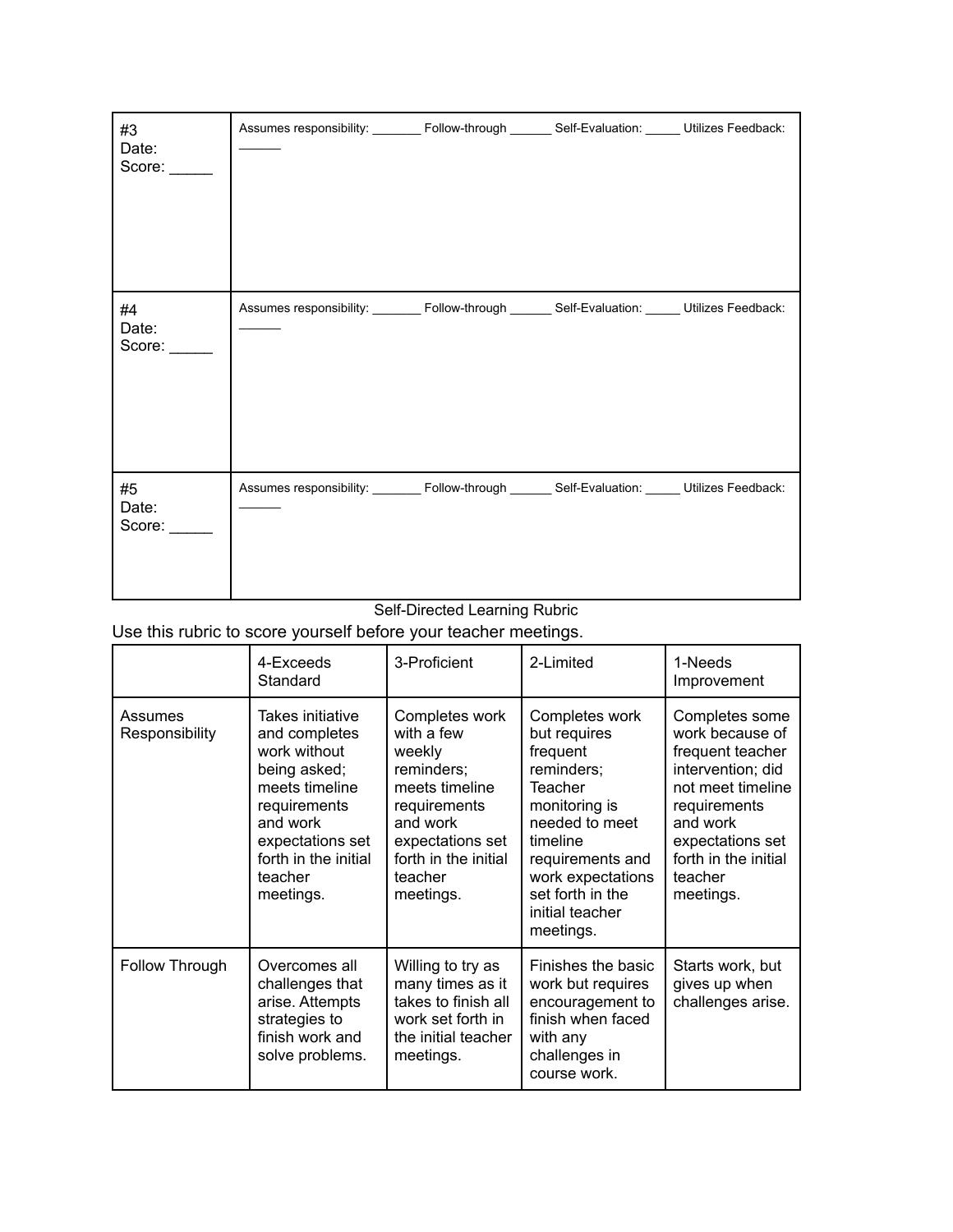| Self-Evaluation             | Evaluates own<br>work as<br>compared to<br>expectations;<br>determines what<br>needs to be<br>completed, and<br>makes<br>corrections as<br>needed. | Evaluates own<br>work as<br>compared to<br>expectations,<br>attempts to<br>make corrections<br>but requires the<br>teacher to<br>determine what<br>work needs to be<br>done. | Shows limited skill<br>in evaluating own<br>work as compared<br>to expectations;<br>requires teacher<br>assistance to<br>make corrections. | Shows very little<br>skill in evaluating<br>own work as<br>compared to<br>expectations;<br>does not check<br>with the teacher<br>for help on what<br>needs to be<br>corrected. |
|-----------------------------|----------------------------------------------------------------------------------------------------------------------------------------------------|------------------------------------------------------------------------------------------------------------------------------------------------------------------------------|--------------------------------------------------------------------------------------------------------------------------------------------|--------------------------------------------------------------------------------------------------------------------------------------------------------------------------------|
| <b>Utilizes</b><br>Feedback | Analyzes<br>feedback and<br>uses the best<br>ideas to improve<br>the product or<br>performance.                                                    | Uses feedback<br>intentionally to<br>improve product<br>or performance                                                                                                       | Responds to<br>feedback by<br>changing the<br>product or<br>performance not<br>necessarily<br>making<br>improvements.                      | <b>Receives</b><br>feedback but<br>does not use it to<br>change or<br>improve product<br>or performance.                                                                       |

## Presentation Requirements

Description: All students are expected to attend and present their Passage at the All Community Meeting. This makes up 10% of a student's overall Passage grade, one letter grade. They also present to their Advisory.

Presentations should reflect student's learning during their Passage and should allow community members to engage with the project. Students need to be present at the All Community Meeting and should engage with community members by answering questions and providing more information about their Passage.

Required Elements:

### **Organization**

Title of Passage with your name

Work is labeled and arranged purposely

Visuals have captions

Prepared in advance for a community audience

All work should be typed, edited, proofread, and in final draft form.

Passage overview:

Short summary of Passage proposal and accomplishments Narrative: auditory or with captions

Documentation and Evidence: Should reflect the type of Passage being presented and the work completed. (If the passage is about music production, the student should play music, either in performance or by audio/video recording.)

Documentation of any resources

List of acknowledgements

Visuals

Interaction with community member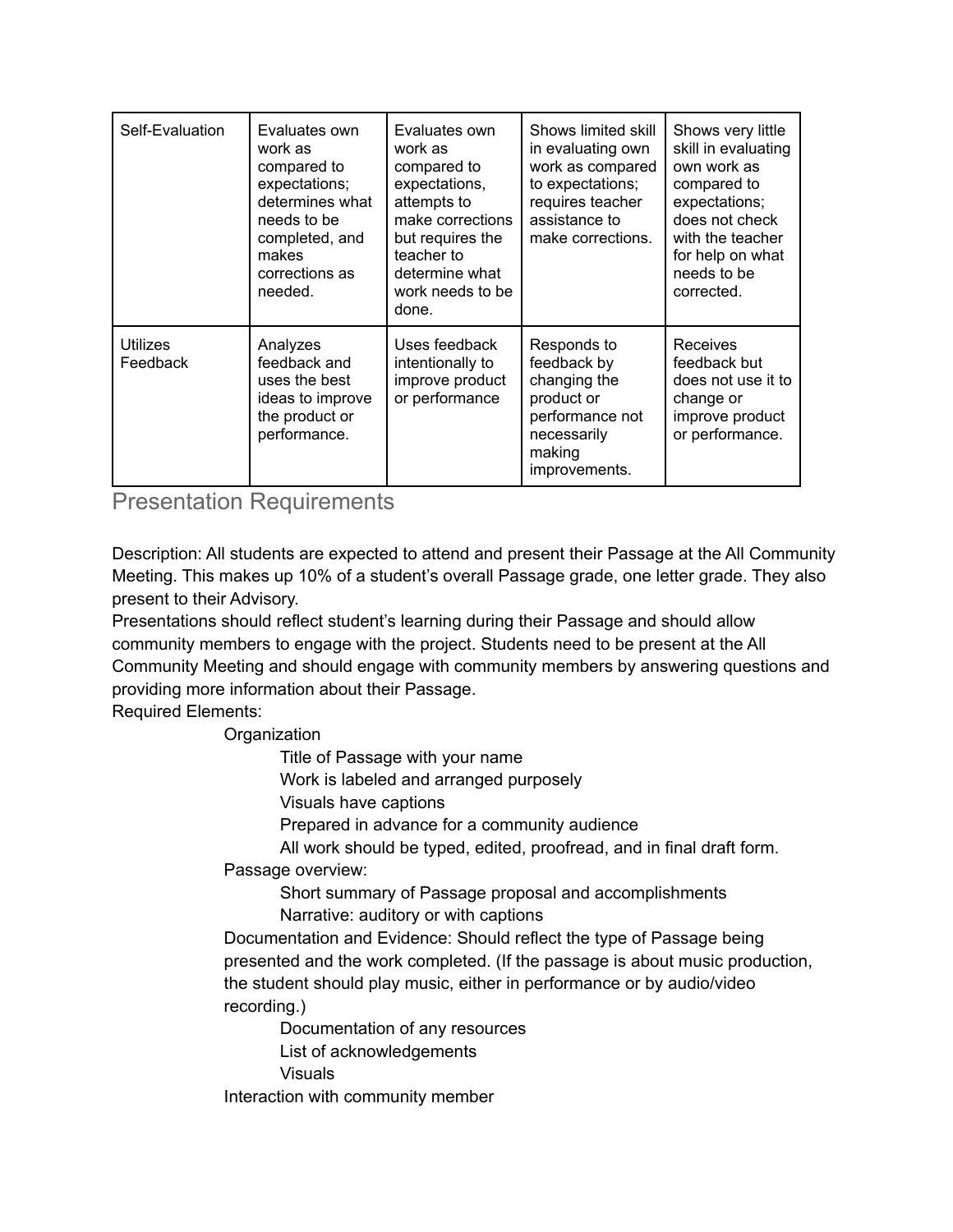### Answer questions and verbally explain Passage

Presentation Rubric

|                        | 4-Exceeds Standard                                                                                                                                                                | 3-Proficient                                                                                                                 | 2-I imited                                                                                                   | 1-Needs<br>Improvement                                                                  |
|------------------------|-----------------------------------------------------------------------------------------------------------------------------------------------------------------------------------|------------------------------------------------------------------------------------------------------------------------------|--------------------------------------------------------------------------------------------------------------|-----------------------------------------------------------------------------------------|
| Organization           | All required elements<br>represented, and<br>professionally<br>displayed, with clarity<br>and visual appeal.                                                                      | All required elements<br>represented and<br>professionally<br>displayed.                                                     | Missing a necessary<br>element for<br>presentation, or not<br>quite of presentation<br>quality               | Missing elements,<br>not of presentation<br>quality, or not<br>prepared in<br>advanced. |
| Passage Overview       | Poster provides a<br>well written overview<br>of the Passage, with<br>specific details and<br>accomplishments.                                                                    | Poster provides an<br>overview of the<br>Passage, with<br>specific details and<br>accomplishments.                           | Poster provides an<br>overview of the<br>Passage but lacks<br>specific details<br>and/or<br>accomplishments. | Poster lacks details<br>and has little to no<br>information about<br>the Passage.       |
| Documentation/Evidence | Presentation clearly<br>demonstrates<br>documentation and<br>evidence to display<br>student activities and<br>learning and expands<br>beyond poster board.                        | Documentation and<br>evidence display<br>student activities and<br>learning.                                                 | Documentation and<br>evidence incomplete<br>or lacks connections<br>to project.                              | Lacks<br>documentation and<br>evidence ro<br>represent project.                         |
| Community Interaction  | Student engaged<br>with community<br>members, answered<br>questions and<br>reflected on their<br>learning and<br>experience.<br>Presentation was<br>engaging-music,<br>food, etc. | Student engaged<br>with community<br>members, answered<br>questions and<br>reflected on their<br>learning and<br>experience. | Limited community<br>interaction and<br>engagement.                                                          | Student did not<br>engage with<br>community<br>members                                  |

### **Quarter Self-Assessment and Wrap-Up**

### **Quarter Self-Assessment**

Type up a self-assessment that is organized and address each topic. Be sure to include the number/letter that corresponds with your answer.

Progress check

What have you accomplished in your passage so far? Be specific!! What is your favorite part of your passage?

Are you on track with your original goals?

How many hours have you logged so far?

How is your Passage challenging you? How are you reacting to the challenges?

Describe any peripheral learning that has occurred.

Tell what grade you deserve and why? BE SPECIFIC!!!

Do you need to revise your Passage? If so, list specific revisions.

At this point, what will you need to do to make your passage successful and how will you know you have achieved your goals?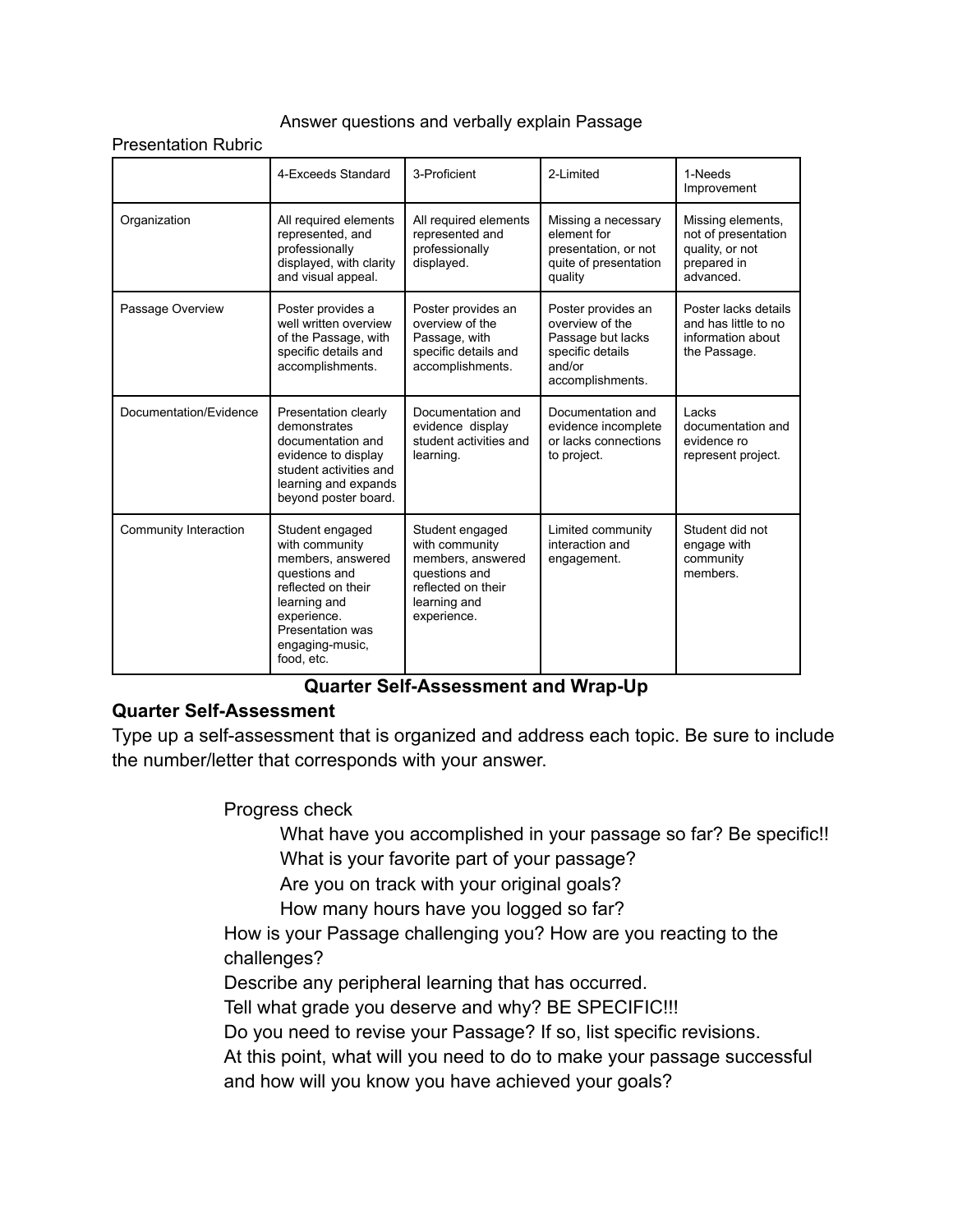What is your plan for presenting your Passage to your Advisory and the Passage Share on November 29th from 6:00-7:30.

## **Passage Wrap-Up**

At the end your Passage, reflect on your whole project. Address the following in a typed edited paper. Include the numbers of each part.

> Describe your Passage as you proposed it. The description should be written clearly, with attention to main events and/or highlights, so a person unfamiliar with you and/or Steller could understand this experience. Balance a need to summarize the experience with the equal need to keep

the enthusiasm in your writing about this Passage experience.

Tell what you accomplished and how you know you reached your goals.

Tell what obstacles, challenges, and risks you encountered in this Passage and how you dealt with them. Describe unexpected events, setbacks, and opportunities.

Describe turning points or highlights within the experience. These can be documented with excerpts from your journal.

Describe peripheral or unanticipated learning that occurred in this Passage.

Explain whether or not your expectations were realistic and discuss how your Passage changed over the course of the semester.

4-Exceeds **Standard** 3-Proficient 2-Limited 1-Needs Improvement Thoroughness  $|$  All questions covered with thorough, detailed answers. All questions covered, but somewhat lacking details. Not all questions covered or serious lack of detail. Very few of the questions are answered and little details given. Reflection | Thoughtful assessment with plans for future improvement **Thoughtful** assessment of strengths and weaknesses Recognition of progress Needs to consider progress Overall Detailed, thorough answers that are well written, edited, and proofread. Detailed, thorough answers that are edited, and proofread. Writing lacks organization, details, and/or includes grammatical errors. Writing lacks organization, significant details and/or includes multiple

Self-evaluation and Wrap-up Rubric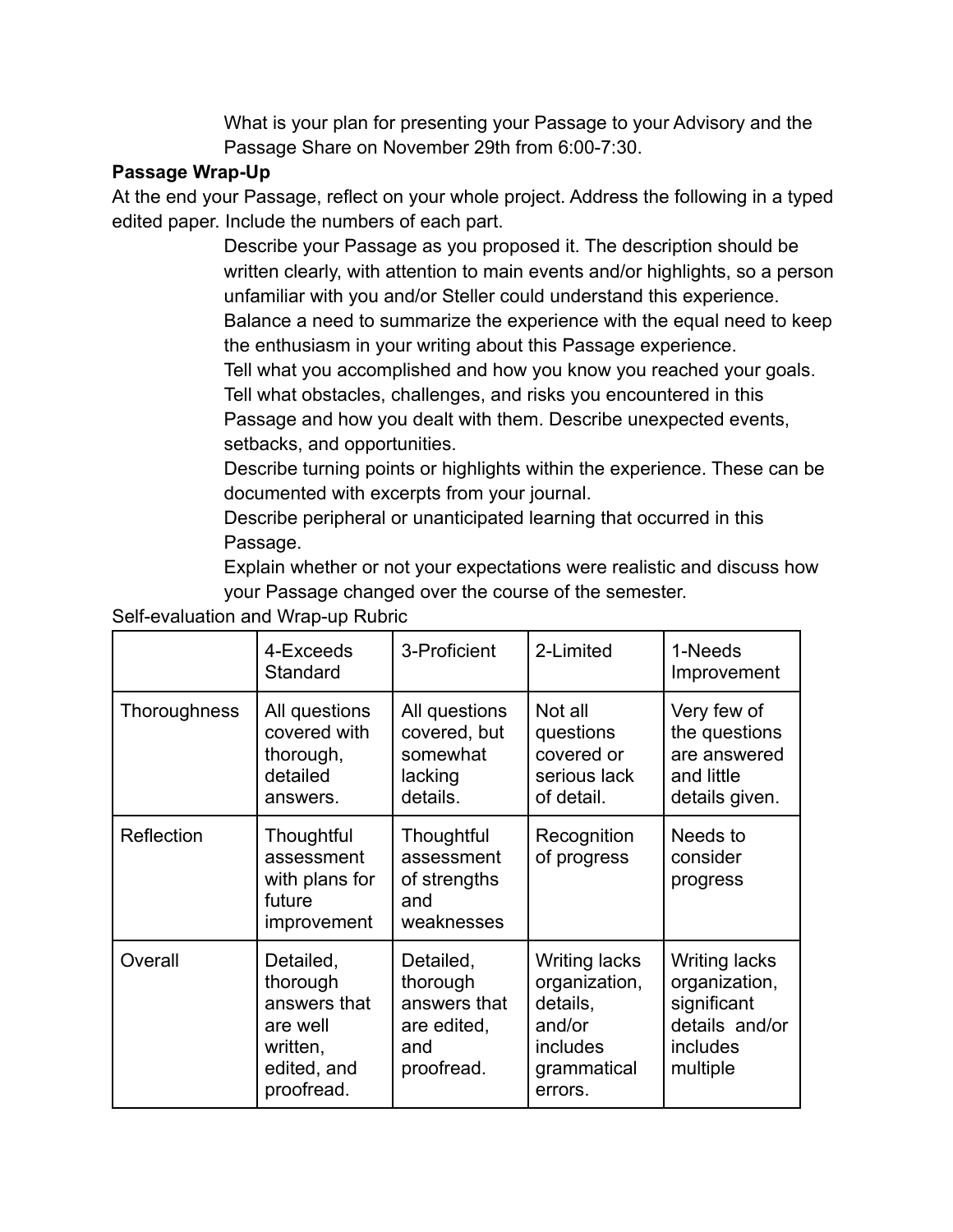|  |  |  | I grammatical<br>errors. |
|--|--|--|--------------------------|
|--|--|--|--------------------------|

# The Project

# Documenting your Passage

Some Passages will have a final project at the end, such as a movie or a mural; while others are more about the process, such as learning how to cook. However, ALL Passages require documentation and evidence of work. If you spend time doing something, there needs to be some artifact to support this activity. Writing down that you did something in your log is not enough. The artifacts and documentation are your evidence of what you did. How you document your Passage will vary from Passage to Passage, but here are some ideas:

Photographs Blogs Videos **Brainstorms** Drafts (rough, peer reviewed, and final) **Notes** Annotated Bibliography Letters from mentors **Journals** 

**Sketches** 

Try to come up with documentation that includes reflection and shows the scope of the work you did. For example, it is one thing to take a picture of the cookies you baked, but more thorough documentation would include pictures and videos of you making the cookies, the recipe with your notes on them of how you did or would change it in the future, a review of the recipe, and bringing in a sample for your advisor to try. Do not just say you climbed a mountain, make sure you include documentation or evidence that you did.

If doing a project-based Passage, you should document your process, not just turn in the final product. For example, during a movie Passage you might brainstorm; create a storyboard; write a screenplay and make revisions; have others read your screenplay and record feedback; create props and costume lists and sketches; create costumes or buy them; create shot lists and director notes; take pictures of you filming the movie; edit the movie; and finish the film. All those steps can and need to be documented.

### Project/Documentation/Evidence Rubric

Although each Passage is different and how they are documented varies. Use the following rubric to assess your documation and projects.

| 4-Exceeds<br>Standard | 3-Proficient | 2-Limited | 1-Needs<br>Improvement |
|-----------------------|--------------|-----------|------------------------|
|-----------------------|--------------|-----------|------------------------|